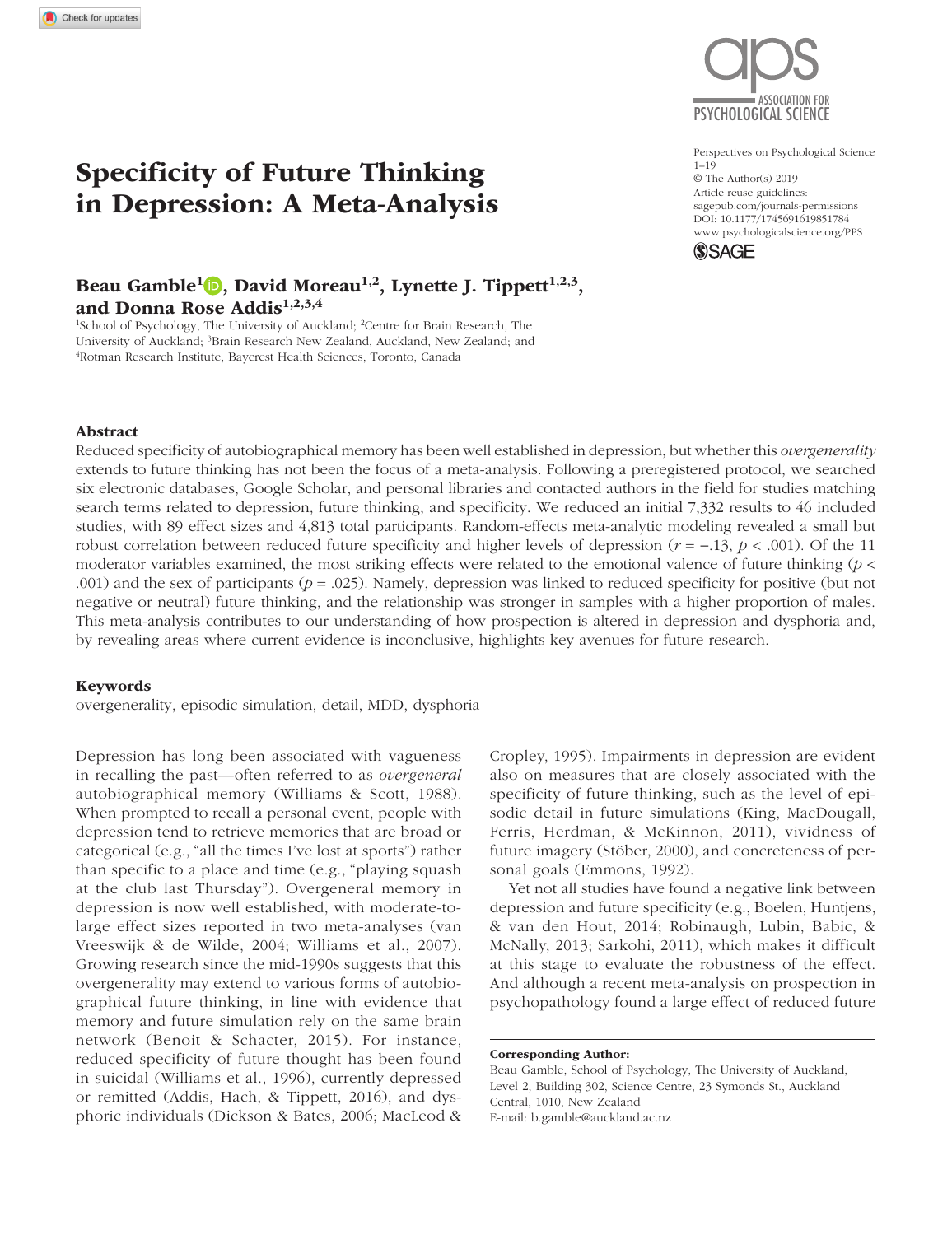specificity in depression, the analysis included only seven studies (Hallford, Austin, Takano, & Raes, 2018). We believe there are many additional studies relevant to this issue and aim to synthesize these findings here. Given that imagining specific, detailed future scenarios is associated with a myriad of benefits, such as helping us to plan, pursue goals, and regulate emotions (Brown, MacLeod, Tata, & Goddard, 2002; Schacter, Addis, & Buckner, 2007; Taylor, Pham, Rivkin, & Armor, 1998), it is worthwhile to quantify precisely how this ability is affected in depression.

## Present Study

We aimed to extend the meta-analysis by Hallford et al. (2018) in several important ways. First, we took a broader view of depression, acknowledging that depressive symptoms exist along a continuum of severity throughout the population (Ayuso-Mateos, Nuevo, Verdes, Naidoo, & Chatterji, 2010), and included studies of participants with subthreshold depressive symptoms (often used interchangeably with the term *dysphoria*; e.g., Anderson, Boland, & Garner, 2016; Cropley & MacLeod, 2003; Holmes, Lang, Moulds, & Steele, 2008). Second, we took a wider view of future thinking and included any of the four modes of future thinking from the "taxonomy of prospection" described by Szpunar, Spreng, and Schacter (2014): simulation, prediction, intention, and planning.<sup>1</sup> Essentially, we were interested in any kind of future thinking for which specificity can be (and has been) measured in depression.

And third, we used what we see as a more complete approach to the concept of specificity. Stemming from Tulving's (1972) seminal work on episodic memory and building on earlier studies examining the specificity of autobiographical memory in suicide attempters (Williams & Broadbent, 1986), Williams et al. (1996) conceptualized a specific future thought as one that has a unique spatiotemporal context (i.e., occurring at a particular place and time). However, in addition to spatiotemporal specificity, Tulving (1972) also described the "perceptible properties" of events as being a key component of episodic specificity. Recent research has similarly treated the notion of episodic specificity more broadly than mere spatiotemporal specificity by also considering the level of episodic details within future events, such as information about specific people, objects, actions, feelings, and perceptual details (Addis, Wong, & Schacter, 2008; Jing, Madore, & Schacter, 2016).

In their meta-analysis on episodic specificity, Hallford et al. (2018) included measures of episodic detail but excluded measures of the vividness of future thinking; nonetheless, vividness can be an important indicator of episodic detail (Martin, 2013; Nelson, Moskovitz, & Steiner, 2008). Moreover, vividness captures the clarity and subjective feeling<sup>2</sup> of "preexperiencing" a future event, which are key features of projecting oneself into specific future episodes (Atance & O'Neill, 2001; Tulving, 1985). We therefore considered measures of vividness to capture an important aspect of episodic specificity, in line with Tulving's original definition (Tulving, 1972). The inclusion of studies across a range of depressive symptoms, future thinking, and specificity should not imply that we viewed differences within each of these variables as trivial; on the contrary, we examined the effects of these differences via the moderator analyses described below.

Following a preregistered protocol for meta-analysis (available on the Open Science Framework at https:// osf.io/evdkf), we investigated three research questions. First, what is the relationship between depression and specificity (as earlier defined) of future thinking? Second, to what extent can the level of depression be explained by the concurrent variation in specificity of future thinking? While being careful not to infer causality, investigating this question will give a sense of the degree to which depression can be predicted from specificity of future thinking. And third, what moderating variables can explain any heterogeneity in results across studies? We investigated the effects of two categories of moderator variables: those pertaining to participant characteristics and those pertaining to research methodologies. We had specific theoretical predictions about the effect of each moderator.

## *Moderators in participant characteristics*

Research on the specificity of future thinking in depression has spanned a range of demographics and clinical groups. Establishing whether the relationship differs across participant characteristics will help inform who may benefit most from interventions to enhance specificity. We tested the effects of three preregistered moderating variables relating to participants: clinical status of depression, comorbid anxiety, and age.

"Clinical status of depression" refers to the status of patients or participants under investigation. Some studies have examined specificity in individuals with major depressive disorder (MDD) compared with healthy control subjects, whereas other studies have focused on individuals with dysphoria, remitted depression, or even levels of depressive symptoms in those scoring below cutoffs for mild depression. We predicted that reduced specificity of future thinking would be evident at higher levels of depression in the above statuses because (a) subthreshold depressive symptoms are thought not to differ qualitatively with full-blown clinical depression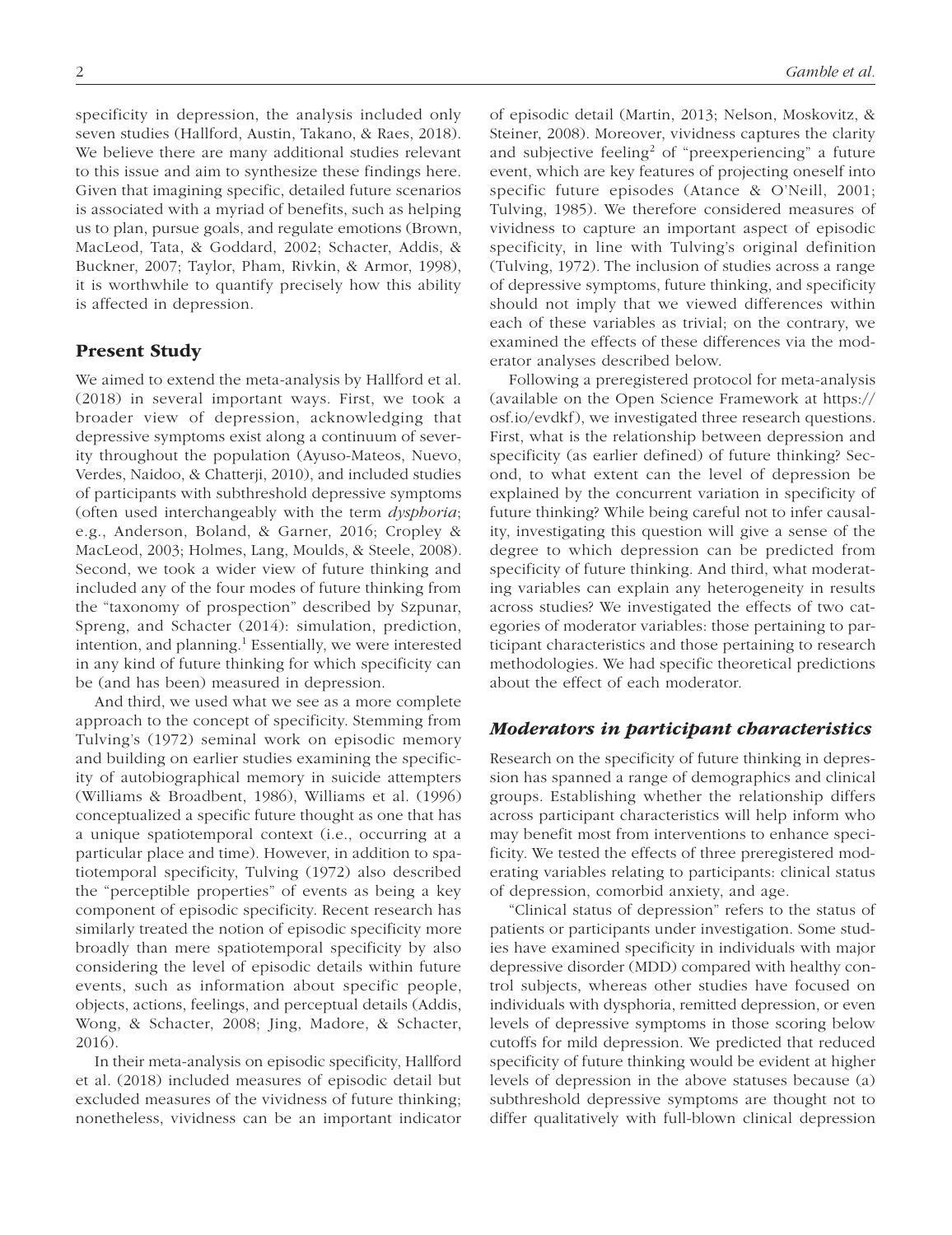(Ayuso-Mateos et al., 2010) and (b) reduced specificity of past and future thinking has been found to persist even in individuals with remitted depression (Addis et al., 2016; Brittlebank, Scott, Williams, & Ferrier, 1993; Mackinger, Pachinger, Leibetseder, & Fartacek, 2000).

"Comorbid anxiety" denotes whether participants with depression/dysphoria also had a diagnosis or high level of anxiety. Some studies have indicated enhanced prospective imagery for negative events in those with anxiety (Morina, Deeprose, Pusowski, Schmid, & Holmes, 2011; Stöber, 2000), but the more common result is of reduced specificity (Brown et al., 2013; Kleim, Graham, Fihosy, Stott, & Ehlers, 2014; McNally, Lasko, Macklin, Pitman, & McNally, 1995; McNally, Litz, Prassas, Shin, & Weathers, 1994; Wu, Szpunar, Godovich, Schacter, & Hofmann, 2015). A central feature of anxiety—worry—is thought to be mostly verbal, nonepisodic, and nonconcrete (Borkovec & Ray, 1998; Miloyan, Bulley, & Suddendorf, 2016). In addition, boosting the specificity of future imagination through an "episodic specificity induction" has been linked to decreased anxiety toward future events (Jing et al., 2016). Considering these findings, we predicted that future specificity would not be enhanced in those with comorbid anxiety compared with depression alone.

Age was also examined as a moderator, as future specificity is known to vary with age: Older adults tend to generate fewer episodic details and more semantic details than younger adults (Schacter, Gaesser, & Addis, 2013). It has been suggested that age may moderate (increase) the relationship between depression and the overgenerality of memory, as age is associated with more previous depressive episodes and, relatedly, more damage to the hippocampus (King et al., 2010). Whether age influences the relationship between depression and future specificity has, to our knowledge, not been investigated. We predicted that age would increase the strength of the relationship, as future thinking in older depressed adults may suffer the compounding effects of both age and depression.

# *Moderators in research methodology*

In one of the first studies in this area, MacLeod and Cropley (1995) wrote: "What is clear is that there are important distinctions to be made in future-thinking and that any demonstrated relationship between mood disturbance and future-thinking will be affected by the particular measure of future-thinking used" (p. 48). Considering the assortment of methods that have emerged—along with mixed results—their statement is truer now than ever. We assessed four moderators relating to measures of future thinking: emotional valence of simulations, macro- versus microlevel specificity, cue type, and self- versus researcher-rated specificity. We also examined two moderators pertaining to measures of depression: self- versus researcher-rated and categorical versus dimensional.

The "emotional valence of simulations" refers to the positivity or negativity of future simulations.<sup>3</sup> Overly negative future thinking has featured prominently in models of depression since Beck (1976) introduced his cognitive triad and has even been described as "the primary cause" of depression (Roepke & Seligman, 2016, p. 30); it is thus worthwhile to clarify how emotional valence interacts with specificity in this disorder. Some measures such as the Future Event Task (based on the Autobiographical Memory Test, or AMT; Williams et al., 1996) prompt participants with positive-, negative-, or neutral-cue words to elicit future simulations of these valences, but measures of emotional valence may also refer to participant self-ratings following a simulation (e.g., as collected by Addis et al., 2016). A common finding in the memory literature is that the specificity of memory is reduced broadly (across valences) in depression but is particularly affected for positive events (reviewed in van Vreeswijk & de Wilde, 2004). There is evidence for similar effects in future thinking (Dickson & Bates, 2006; Stöber, 2000), but not all findings are consistent. Dysphoric individuals have been found, for example, to generate specific negative events even faster (MacLeod & Cropley, 1995) and more vividly (Holmes et al., 2008) than healthy control subjects. As episodic memory and simulation rely on similar neurocognitive processes (reviewed in Addis, 2018; Schacter et al., 2012), we predicted future thinking in depression would reveal a pattern similar to that evident for memory; that is, it would be less specific for all emotional valences, but the deficit would be strongest for positive future thinking.

"Macro- versus microspecificity" distinguishes the event level at which specificity is measured.<sup>4</sup> Following the approach of Hach, Tippett, and Addis (2016), *macro* refers to the spatiotemporal specificity of the future event itself, for example, whether the event is localized to a time and place. Such measures are typically categorical; events are scored as specific or not (e.g., Williams et al., 1996). *Micro* refers to measures of specificity within future simulations, such as the number of episodic details (King et al., 2011), self-reported level of detail (e.g., Addis et al., 2016), and vividness/clarity of future imagery (e.g., Stöber, 2000). Micro measures are often continuous (e.g., when the outcome variable is the number of details). We are not aware of any thorough attempt to examine how macro- and microlevel specificity relate differentially to depression. We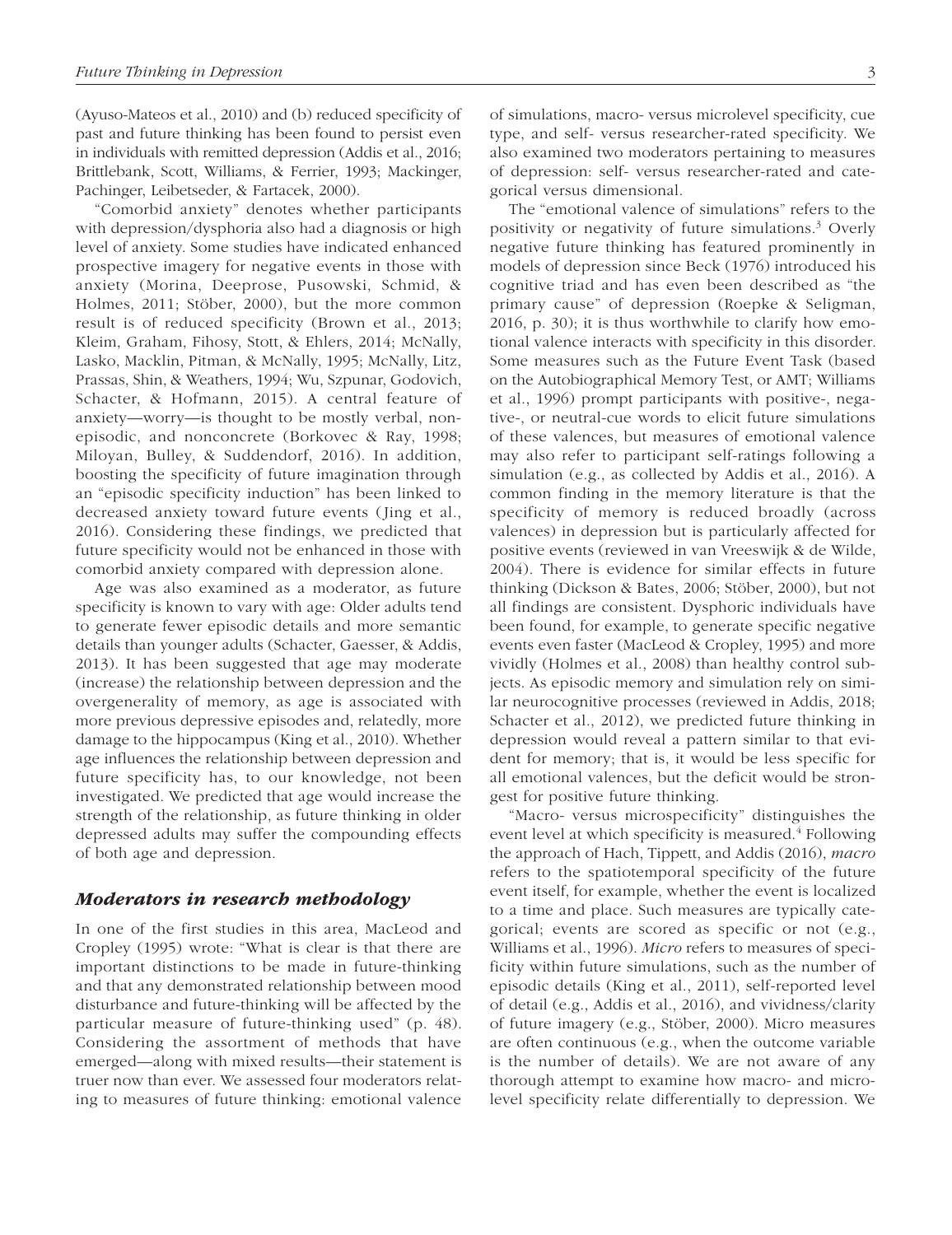4 *Gamble et al.*

predicted that both levels would be impaired; in addition, considering that the categorization of continuous variables reduces the statistical power to detect true effects (Hunter & Schmidt, 1990), we predicted macro measures would evidence smaller reductions than micro measures.

"Cue type" refers to the prompt used to elicit a future simulation or event. For instance, the AMT typically uses single words as cues (e.g., "laughing," "friendly," "bread"; e.g., Williams et al., 1996), whereas other studies have used event cues (e.g., "New Year's Eve," "an accident," "an election"; e.g., Addis et al., 2016). Event cues are thought to be more supportive than singleword cues for retrieving and generating specific events (Addis et al., 2016); hence, we predicted that reduced specificity in depression would be less pronounced in studies using the more supportive event cues compared with single-word cues.<sup>5</sup>

"Self- versus researcher-rated specificity" describes whether measures of specificity were attained through participant self-report or researcher coding/count. We predicted the relationship between depression and specificity would be stronger (more negative) for selfreported than researcher-rated outcomes given a tendency for depressed individuals to underestimate their performance on cognitive tasks (Farrin, Hull, Unwin, Wykes, & David, 2003).

"Self- versus researcher-rated depression" refers to whether depression/dysphoria was quantified via selfreport questionnaires, such as the Beck Depression Inventory (BDI; Beck, Ward, Mendelson, & Mock, 1961) or Centre For Epidemiological Studies Depression Scale (Radloff, 1977), or evaluated by a clinician or researcher using, for example, the Hamilton Rating Scale for Depression (Hamilton, 1960) or Structured Clinical Interview for *DSM* Disorders (First, Spitzer, Williams, & Gibbon, 1995). Reductions in specificity have been found in both self-rated and clinically diagnosed depressed samples, and we are not aware of any theoretical basis to suggest the effect is heightened for either type of measure; thus, we predicted no effect of this moderator.

"Categorical versus dimensional depression" denotes whether researchers used a categorical (group) or dimensional (continuous) design to assess depression. A recent meta-analysis on interpretation biases in depression found significantly stronger effects in studies with dimensional than categorical designs (Everaert, Podina, & Koster, 2017). This finding makes sense statistically—dichotomizing continuous variables can lead to an underestimation of the strength of relationships (Hunter & Schmidt, 1990). We thus predicted the relation between depression and future specificity would be stronger for studies that were dimensional rather than categorical.

# Method

We designed, preregistered, and reported the results of the meta-analysis in accordance with the Preferred Reporting Items for Systematic Reviews and Meta-Analyses statement (Moher et al., 2015). Figure 1 depicts the major steps of the meta-analysis; any deviations from the preregistration are noted in the text and endnotes.

# *Inclusion criteria*

The criteria for including a study in the meta-analysis are listed in Figure 1 according to the PICOS categories (population, intervention, comparison, outcomes, study design; Moher et al., 2015).<sup>6</sup> One requirement was that a study measured some aspect of specificity in future thinking. As described a priori, we included measures that directly assessed one or both key components of episodic specificity (Tulving, 1972): spatiotemporal specificity (usually reported as a proportion of all events that are specific in time and place) and measures of perceptible properties of events (e.g., number of details, vividness). Moreover, measures of constructs that are close semantic associates of *specific* (i.e., lay within two degrees of separation from *specific* in the Oxford English Thesaurus) were also included.7

A common measure of future thinking in psychopathology has been the Future Thinking Task (FTT), which assesses verbal fluency for future events (MacLeod & Byrne, 1996).<sup>8</sup> As planned, strict measures of future-event fluency were not included in the metaanalysis for two reasons. First, even with instructions for participants to be as specific as possible, one of the only studies to code responses for specificity found that a substantial proportion of named events were in fact general (27.5% and 14% of events generated by dysphoric and control subjects, respectively; MacLeod & Cropley, 1995). This observation suggests that without coding of events for specificity, the FTT score does not necessarily capture specificity. The second reason was theoretical—future-event fluency tasks have been proposed to largely measure the ability to access *abstract* information about the future (D'Argembeau, Ortoleva, Jumentier, & Van der Linden, 2010). Thus, FTT data on the number of events generated (unless coded for specificity) were not included.

# *Literature search and coding*

To be indexed, studies had to mention at least one search term relating to each of three key variables: depression, future thinking, and specificity (see Table 1 for a list of all search terms). We searched the databases PsychINFO, Scopus, PubMed, ScienceDirect, Web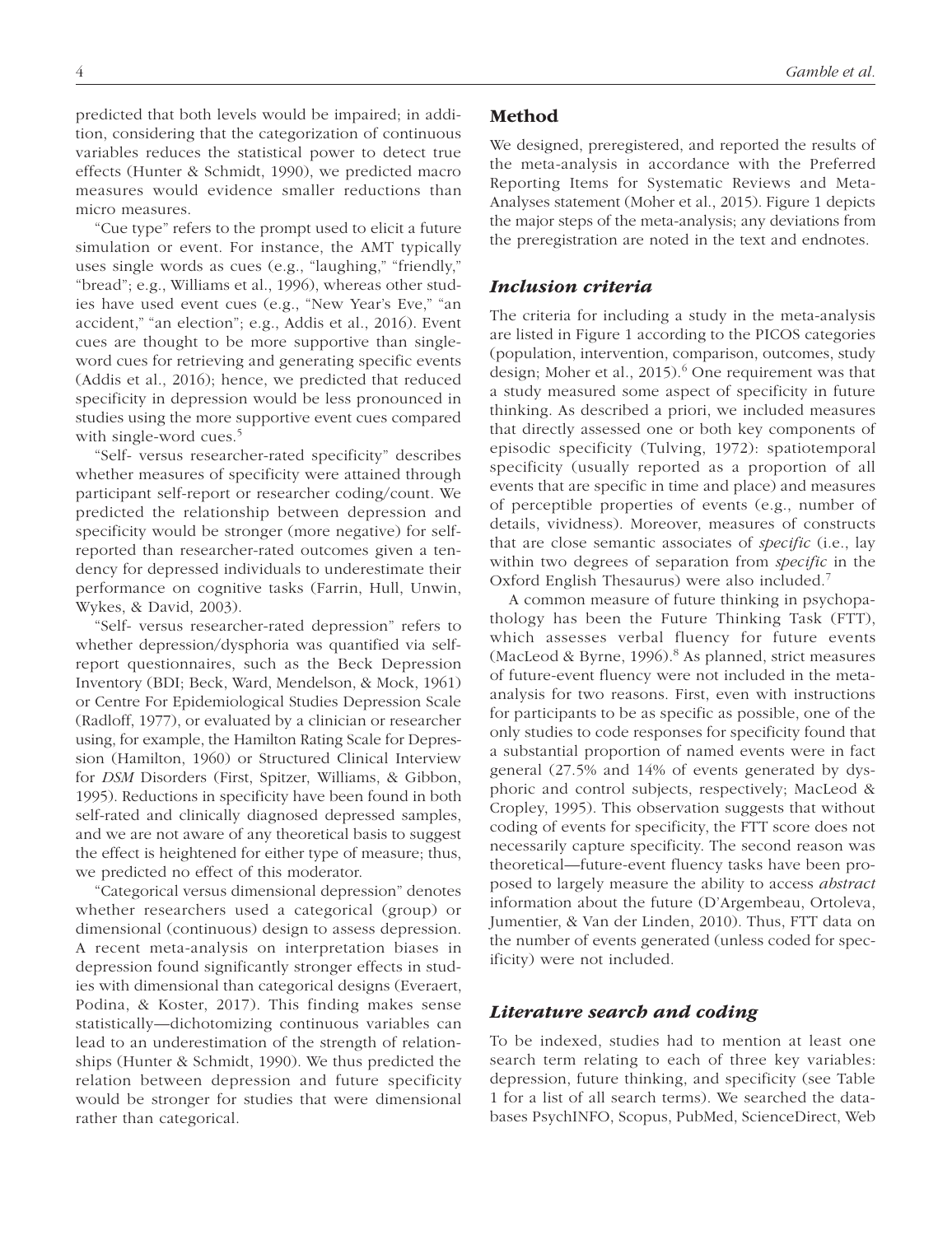

Fig. 1. Preferred Reporting Items for Systematic Reviews and Meta-Analyses (PRISMA) flow diagram of the literature search and study coding. The last inclusion criterion (i.e., that data were not duplicated) was added after the preregistration because it was not anticipated during planning; the phrasing of some criteria has also been amended for clarity.  $n =$  number of studies;  $N =$  number of participants across all included studies.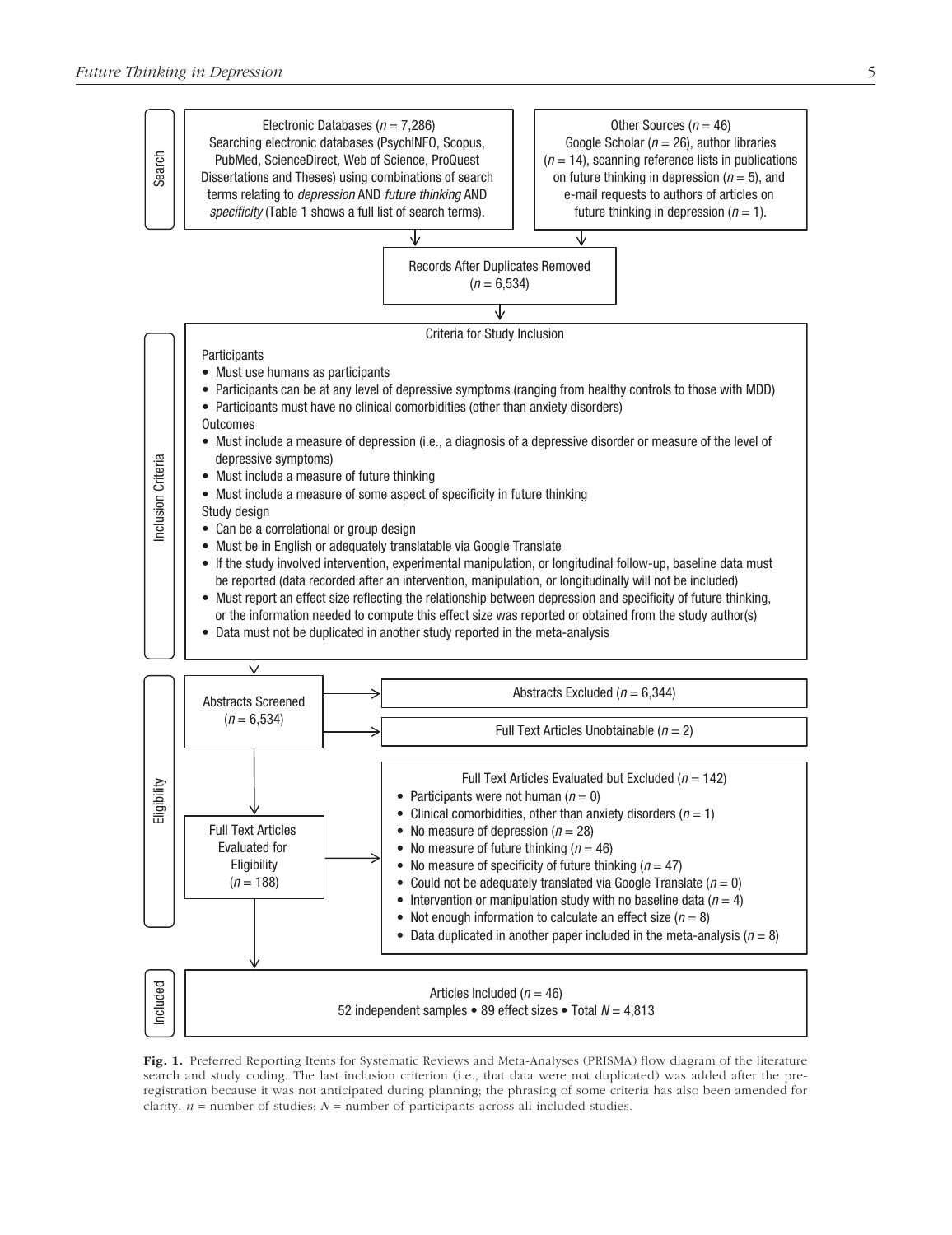| Future thinking<br>Depression                                                                                                                                                                                                                                                                                                                                    | Specificity                                                                                                                                                                                                                                                                                                |
|------------------------------------------------------------------------------------------------------------------------------------------------------------------------------------------------------------------------------------------------------------------------------------------------------------------------------------------------------------------|------------------------------------------------------------------------------------------------------------------------------------------------------------------------------------------------------------------------------------------------------------------------------------------------------------|
| future thinking<br>depress*<br>$dysphor*$<br>future thought*<br>dysthymi*<br>future-directed thinking<br>future-directed thought*<br>prospective<br>episodic simulation*<br>future simulation*<br>future event <sup>*</sup><br>future imag*<br>autobiographical plan*<br>personal project*<br>personal striving*<br>scene construction<br>constructive daydream* | more specific<br>less specific<br>number of specific<br>greater detail*<br>reduced detail*<br>increased detail*<br>number of detail*<br>internal detail*<br>external detail*<br>episodic detail*<br>semantic detail*<br>vivid <sup>*</sup><br>enhanced imag*<br>reduced imag*<br>overgeneral*<br>concrete* |

Table 1. Literature Search Terms

Note: To be indexed, studies had to mention at least one search term from each column (i.e., *depression* AND *future thinking* AND *specificity*). The search terms deviate slightly from those listed in the preregistration, which initially yielded an impractically large number of results (e.g., the first search in Scopus returned 40,984 articles). To limit irrelevant results, broad terms such as *goal, specificity, more detail*, and *less detail* were removed, and *prospect* was changed to *prospective* (which rendered the terms *prospective imag\** and *prospective cognition\** redundant, so these were also removed). The wide array of search terms reflects the plethora of constructs researchers have used to assess aspects of future thinking.

of Science, and ProQuest Dissertations and Theses on December 1, 2017, and again on January 14, 2019, while this manuscript was under review. Google Scholar was searched on December 13, 2017 (and again on January 14, 2019) using modified search terms because of the 256-character search limit. No study design, date, or language limits were imposed on the searches.<sup>9</sup> After the original search, e-mails were sent to 40 authors of articles on future thinking in depression requesting unpublished or in-press data, with a deadline for responses set to January 26, 2018. We also scanned reference lists of included studies and related reviews (*n* = 20) and searched our personal files to capture as many relevant studies as possible.

A spreadsheet containing all the search results (*n* = 7,332) is available at https://osf.io/x3jy6. B. Gamble screened all titles and abstracts and then removed duplicates ( $n = 798$ ) and any studies clearly not meeting inclusion criteria ( $n = 6,344$ ). B. Gamble then reviewed the full reports of titles appearing to meet inclusion criteria or where there was any uncertainty  $(n = 188)$ .<sup>10</sup> For any study excluded, the primary inclusion criteria not met was recorded. We sought additional information from study authors where necessary to resolve questions about eligibility or where data were insufficient to calculate an effect size. The full-text article for each study deemed eligible by B. Gamble  $(n = 46)$  as well as any ambiguous cases  $(n = 1)$  were further reviewed by D. Moreau and D. R. Addis for confirmation of inclusion. Agreement between all three authors was unanimous in all cases (i.e., 100%). We identified 46 articles meeting inclusion criteria, with 52 independent samples and 89 effect sizes  $(N = 4.813)$ . Next, B. Gamble extracted reference information, methodological characteristics, and results from eligible studies. D. Moreau reviewed the data extracted by B. Gamble and compared it to the full-text articles to confirm that the extracted data were accurate; no discrepancies were found. The final data file used for analysis, which contains the extracted data, describes all variables for which data were sought, and includes notes on any difficult decisions during coding, is openly available at https://osf.io/a6q5y.

# *Effect sizes and moderator variables*

The measure of effect size was the correlation between level of depressive symptoms and the specificity of future thinking. We took a correlational rather than categorical approach because, as mentioned, depressive symptoms are thought to occur along a continuum of severity throughout the population (Ayuso-Mateos et al., 2010). For studies in which only group-level comparisons were reported (e.g., patients with MDD vs. healthy control subjects), standardized mean differences (Cohen's *d*) were converted to biserial correlations (Becker, 1986; Hunter & Schmidt, 1990).<sup>11</sup>

The coding of moderator variables was mostly straightforward and followed the preregistration. For the moderator variable cue type, an additional (unplanned) subgroup was needed to accommodate studies that did not fit into the categories of single-word or event cues. A new subgroup, "open," was created for cues that were more open-ended, such as those used in sentencecompletion tasks (e.g., "I can imagine that, shortly, I . . ."; Boelen et al., 2014). Thirty-eight effect sizes fell into the open category, so we considered it an important addition despite deviating from the preregistration. For the moderator variable emotional valence, a new subgroup, "combined," was added to include studies for which only results of positive and negative conditions together were reported.

As a rule of thumb, at least four independent samples are recommended per subgroup for metaregression (Fu et al., 2011). For two moderator variables, some subgroups did not meet this threshold: Three of the six subgroups of the moderator clinical status of depression contained effect sizes from just two independent samples, and the two subgroups of the moderator comorbid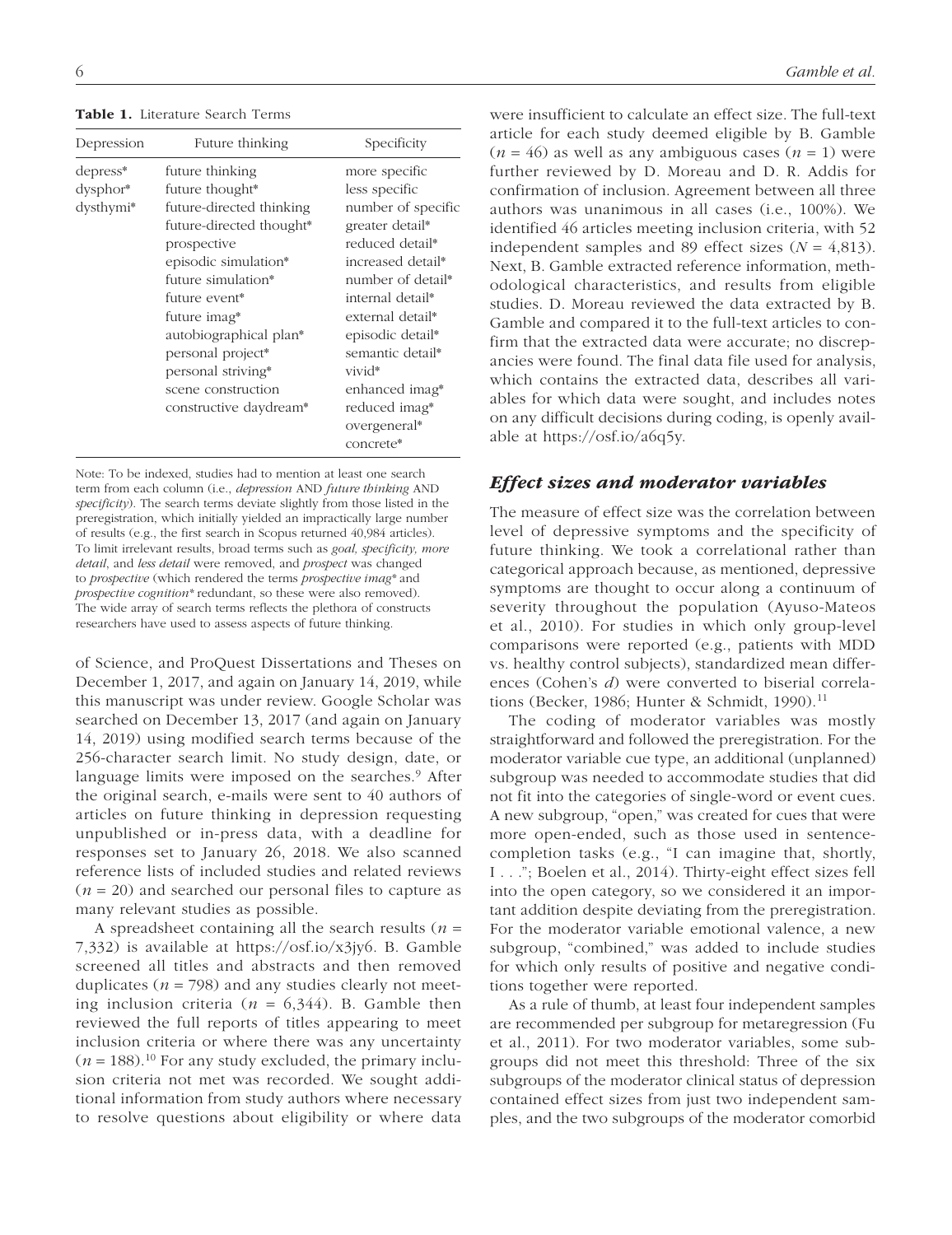anxiety contained effect sizes from only three independent samples.12 Rather than exclude subgroups with a small number of cases, we ran the moderator analyses as planned but interpreted results with caution, considering possibly insufficient power to detect true effects in those subgroups.

# *Meta-analytic procedure*

We used random-effects meta-analysis modeling<sup>13</sup> with restricted maximum likelihood $14$  to estimate overall effects and the heterogeneity across included studies. We also used mixed-effects meta-analysis modelling to test whether differences in the strength of effect sizes across studies could be explained by the moderator variables. Analyses were run in the R software environment (Version 3.6.0; R Core Team, 2019) using the *metafor* package (Viechtbauer, 2010), and our R script is available online (https://osf.io/35kzx). Some studies included multiple measures of future thinking or depression within the same sample, so we accounted for dependency by adding random effects corresponding to each independent sample (Viechtbauer, 2010). We calculated 95% confidence intervals (CIs) for the overall effect size and inferred confidence in the cumulative estimate from a combination of the magnitude and precision of the effect size and risks of publication and reporting bias. Biases were assessed using a combination of trim-and-fill and *p*-curve analysis, published versus unpublished study comparisons, and examination of study quality. B. Gamble and D. Moreau assessed study quality<sup>15</sup> using the 18-item Checklist for Measuring Quality (Everaert et al., 2017) adapted by Downs and Black (1998) to exclude items related to interventions, making it suitable for the current meta-analysis.

Outliers were predefined as correlations whose residuals had *z* scores > 3. No studies met this threshold (see Fig. S1 in the Supplemental Material available online), and so none were excluded from primary analyses. Noting that some effect sizes deviated greatly from the mean (see Fig. 2), we also explored an alternate measure of outliers, Cook's distance (*D*<sub>i</sub>), which indicates the relative influence of each effect size on the summary estimate. A standard rule of thumb is that  $D_i$ values greater than three times the mean  $D_i$  may be potential outliers. Seven effect sizes exceeded this threshold (see Fig. S2 in the Supplemental Material), and so we ran exploratory analyses after their exclusion as a sensitivity check. No substantial changes occurred to the summary estimate or results of moderator analyses, except for the moderator categorical versus dimensional depression, which shifted from borderline statistically significant to nonsignificant after the removal of outliers; this point is addressed further in the Discussion section. These secondary analyses are

available online (https://osf.io/cvqg4), but we focus here on the initial analyses run with all effect sizes.

#### **Results**

The studies encompassed a range of participants, from symptom-free to clinically depressed, and a multiplicity of future-thinking tasks—across the 46 included articles, researchers used 26 different measures to capture some aspect of specificity in future thinking (study characteristics for each effect size are described in Table S1 in the Supplemental Material). Figure 2 shows that almost two thirds (57 of 89) of correlations between depression and future specificity were negative; that is, higher levels of depression were associated with reduced specificity of future thinking. The meta-analytic average correlation was *r* = −.13, 95% CI = [−.20, −.05],  $p < .001$ , indicating future specificity could explain 1.6%, 95% CI =  $[0.3\%, 4.0\%]$ , of the variance in depression, leaving 98.4% of the variance unexplained. There was a high degree of heterogeneity across effect sizes, as might be expected from the diversity of future thinking tasks. The  $I^2$  statistic, which indicates the percentage of between-studies variability in effect sizes due to heterogeneity rather than random error, was  $I^2 = 88.3$ for the overall model. Given the high level of heterogeneity, we characterized the underlying distribution of effect sizes via mixture modeling following the procedure described in Moreau and Corballis (2019). We estimated that the distribution of effect sizes was well characterized by a single-component distribution, suggesting no manifest departure from normality (see Fig. S8 in the Supplemental Material). In the analyses reported next, we investigated whether some of the heterogeneity across studies could be explained by the moderator variables.

# *Moderator analyses of participant characteristics*

The effect of clinical status of depression was not significant,  $Q(5) = 9.19$ ,  $p = .10$ . As predicted, the correlation between specificity and depression was negative and significant in samples spanning nondepressed to clinically depressed participants,  $r = -.23$ , 95% CI = [−0.40, −0.05], *p* = .010, *k* = 16, and nondepressed to dysphoric participants, *r* = −.12, 95% CI = [−.20, −.04],  $p = 0.005$ ,  $k = 61$ .<sup>16</sup> We predicted the effect would hold across all statuses of depression, but this was not the case: The effect was nonsignificant in samples spanning nondepressed to remitted participants, *r* = .10, 95% CI =  $[-.17, 36]$ ,  $p = .48$ ,  $k = 2$ , and samples including only (i.e., with no comparison group) participants who were nondepressed, *r* = −.13, 95% CI = [−.33, .07], *p* = .20, *k* = 5; clinically depressed, *r* = .07, 95% CI = [−.31,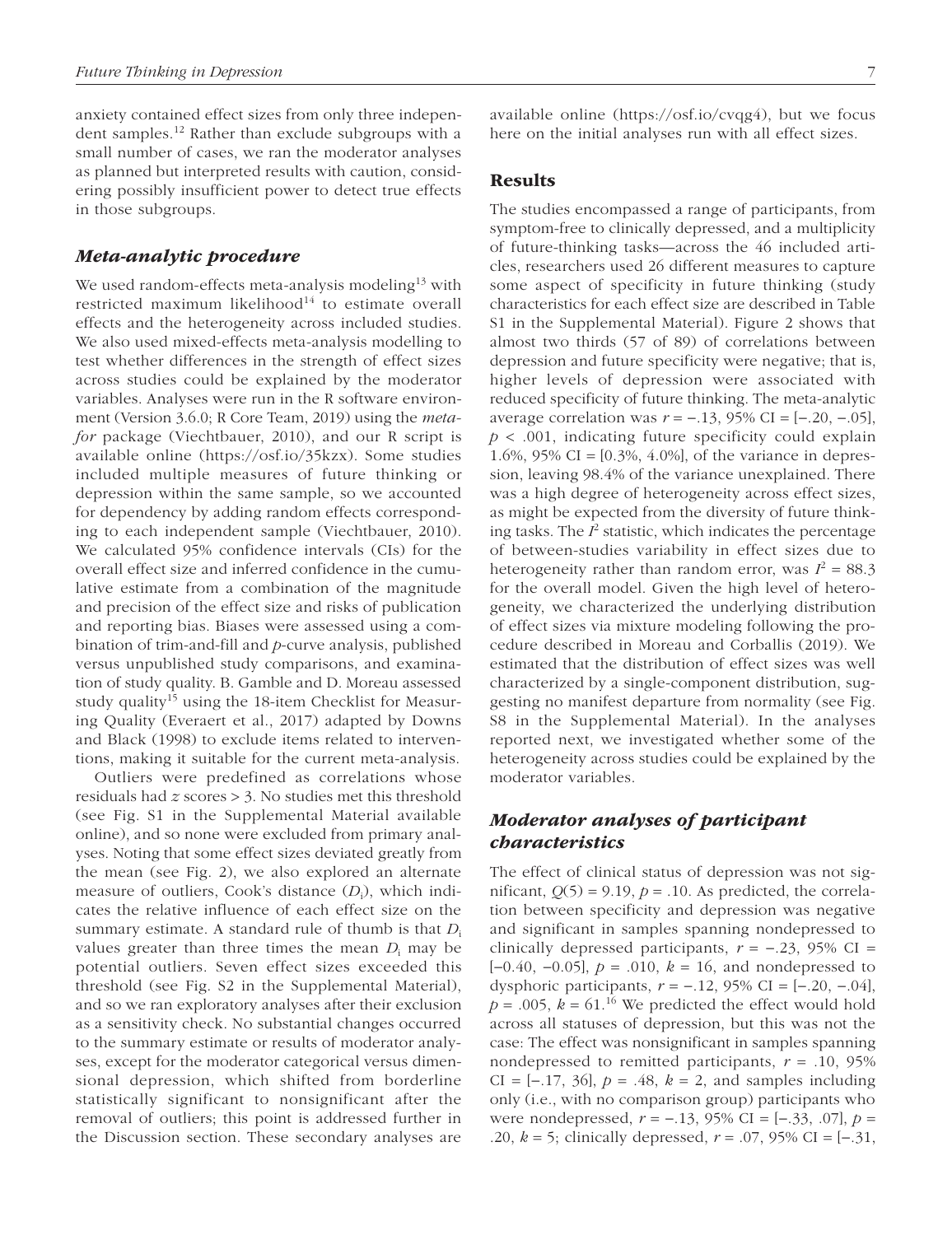

Fig. 2. Correlations (*r*) between levels of depression and specificity of future thinking. Correlations (dots) are shown for all effects in the meta-analysis. The size of each dot reflects the weight given to the observed effect during model fitting. Error bars indicate 95% confidence intervals (CIs). The diamond at the bottom shows the meta-analytically weighted mean correlation (with 95% CI). The dotted vertical line represents an effect size of 0. Multiple measures were adjusted for dependency (see Meta-Analytic Procedure in the Method section). Multiple independent samples within studies are reported separately (S1, S2, etc.), as are multiple measures of future thinking (FT1, FT2, etc.) and depression (D1, D2, etc.).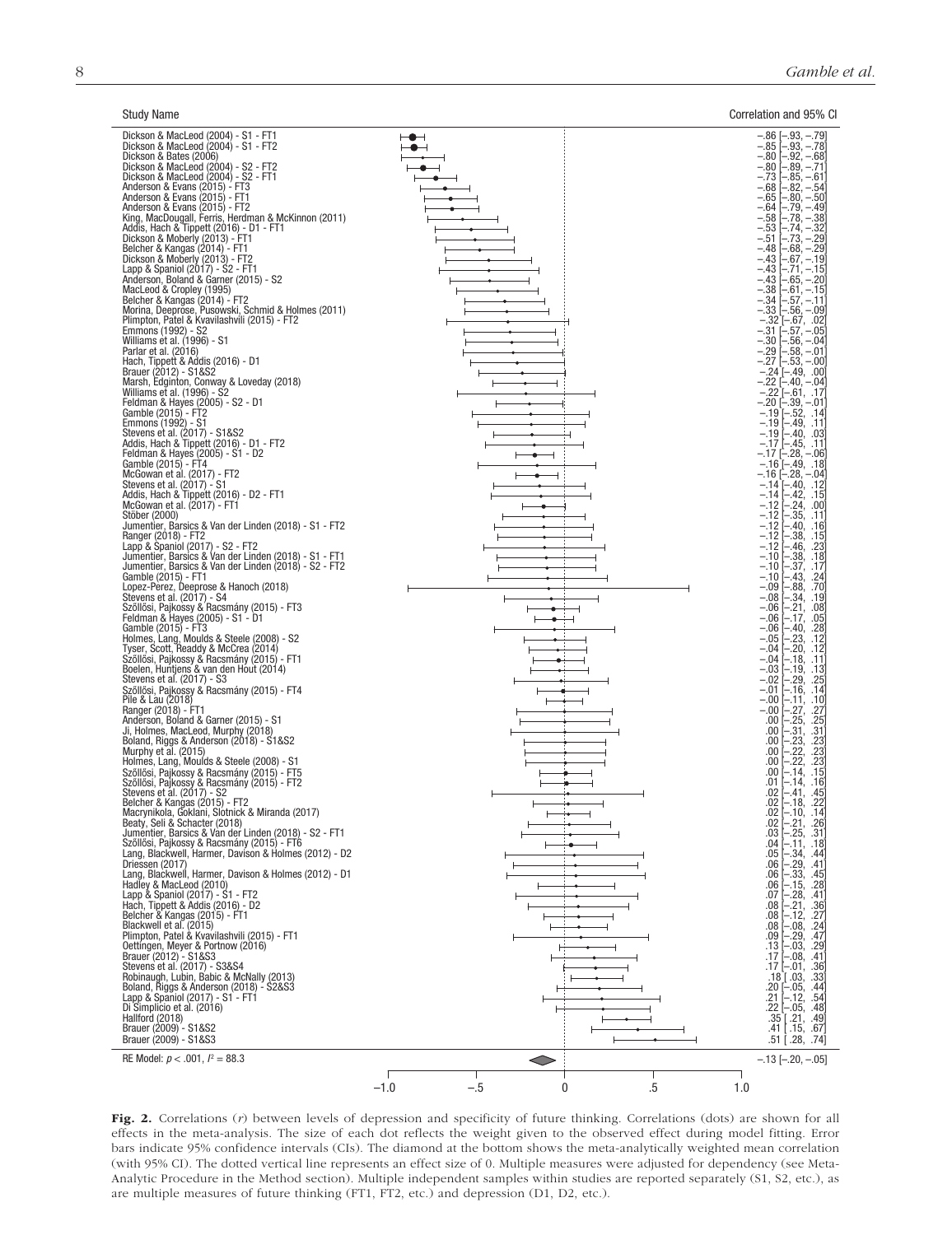

Fig. 3. Relationship between estimated summary effect sizes and each subgroup of emotional valence. The combined condition includes studies for which results of only positive and negative conditions together were reported. Error bars indicate 95% confidence intervals.

.44], *p* = .72, *k* = 3; or dysphoric, *r* = −.18, 95% CI = [.45, .08],  $p = .17$ ,  $k = 2$ . Given the paucity of effect sizes in these latter four subgroups, and hence the possibility of insufficient power, the null results should be interpreted with caution.

The effect of comorbid anxiety was not significant,  $Q(1) = 3.61$ ,  $p = .057$ , in line with our prediction. The relationship between specificity and depression was negative and significant in samples without comorbid anxiety, *r* = −.35, 95% CI = [−.65, −.05], *p* = .023, *k* = 6, and negative but nonsignificant in samples with comorbid anxiety, *r* = −.26, 95% CI = [−.57, .04], *p* = .087, *k* = 6. Again, the subgroups contained few effect sizes, possibly hampering our ability to detect a true difference.

The effect of age was not significant,  $Q(1) = 0.07$ , *b* = −0.001, 95% CI = [−0.006, 0.005], *p* = .79, which diverged from our prediction of a stronger relationship between specificity and depression in older individuals. It is worth noting that samples were heavily skewed toward younger adults, with a mean age (weighted by *n*) of 25.1 years, and that only five independent samples had a mean age greater than 50 years.

# *Moderator analyses of research methodology*

The effect of emotional valence of simulations was highly significant, *Q*(3) = 425.04, *p* < .001 (see Fig. 3), and partly aligned with our hypotheses. As predicted, the relationship between depression and specificity was strongest (most negative) in conditions with positive cues or in which future thinking was rated positively, *r* = −.34, 95% CI = [−.43, −.25], *p* < .001, *k* = 42. We hypothesized that the effect would be weaker but still significant across all emotional valences, but this was not the case: For future thinking that was neutral in valence, the effect was weaker and did not reach significance, *r* = −.08, 95% CI = [−.20, .03], *p* = .15, *k* = 26, and for negative future thinking, the effect was close to zero,  $r = .06$ ,  $95\%$  CI =  $[-.03, .15]$ ,  $p = .21$ ,  $k = 52$ . We ran pairwise comparisons on these three subgroups of emotional valence with Bonferroni-adjusted *p* values to control the family-wise error rate. The difference between positive and neutral subgroups was significant,  $r_{\text{diff}} = .26, 95\% \text{ CI} = [.13, .38], p < .001, \text{ as was the differ-}$ ence between positive and negative subgroups,  $r_{\text{diff}}$  = .40, 95% CI = [.36, .43], *p* < .001. The difference between neutral and negative subgroups was not significant,  $r_{\text{diff}} = .14,95\% \text{ CI} = [.02, .26], p = .071.$  In cases in which studies reported values only for positive and negative conditions combined, the correlation between depression and specificity was nonsignificant, *r* = −.14, 95% CI = [.01, −.29], *p* = .067, *k* = 13. See Figures S3 to S6 in the Supplemental Material for forest plots that show the effect sizes within each subgroup.

The effect of macro- versus microlevel specificity was not significant,  $Q(1) = 1.30$ ,  $p = .25$ , diverging from our prediction of a stronger effect for micro measures. The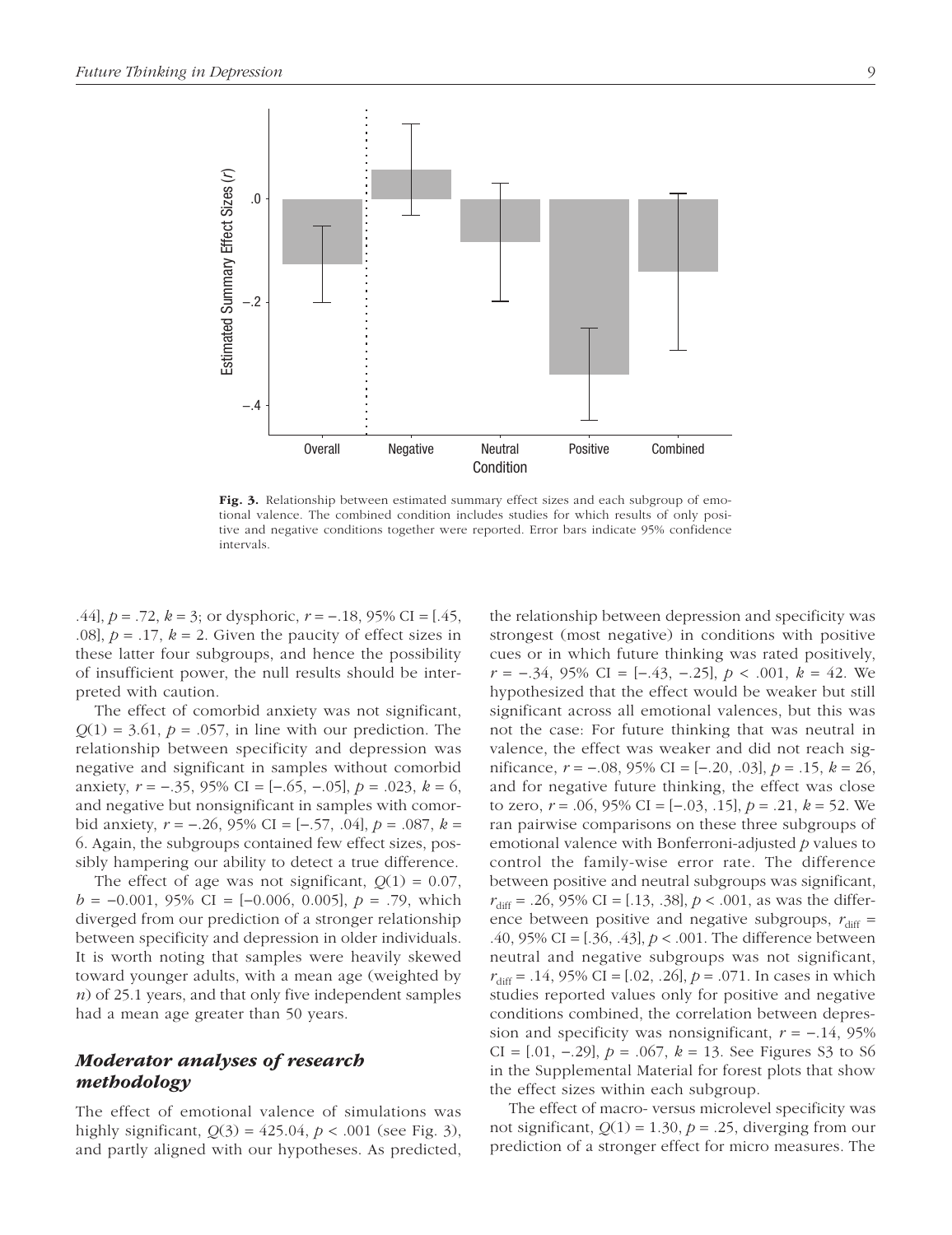relationship between depression and specificity was negative and significant for both macro, *r* = −.15, 95% CI = [−.23, −.06], *p* < .001, *k* = 38, and micro, *r* = −.11, 95% CI = [−.19, −.03], *p* = .005, *k* = 51, measures of specificity.

The effect of cue type was not significant,  $O(2)$  = 2.54, *p* = .28, diverging from our prediction of a stronger effect for single-word than event cues. Although the difference between subgroups was not significant, the correlation between depression and specificity was largest for studies using single-word cues, *r* = −.21, 95% CI = [−.35, −.07], *p* = .003, *k* = 27; the effect was also significant for open-ended cues,  $r = -0.11$ , 95% CI = [−.22, −.01], *p* = .037, *k* = 38, but not for event cues, *r* = −.05, 95% CI = [−.20, .10], *p* = .53, *k* = 27.

The effect of self- versus researcher-rated specificity was not significant,  $Q(1) = 3.22$ ,  $p = .07$ , diverging from our prediction of a stronger effect for self-rated measures of specificity. The relationship between depression and specificity was negative and significant when researchers coded participants' responses, *r* = −.17, 95% CI = [−.26, −.08], *p* < .001, *k* = 47. The effect was also negative, but nonsignificant, when participants rated their own thoughts,  $r = -.07, 95\%$  CI = [−.17, .02],  $p =$ .14, *k* = 42.

The effect of self- versus- researcher-rated depression was also not significant,  $Q(1) = 1.41$ ,  $p = .23$ , in line with our prediction. The relationship between depression and specificity was negative and significant when depression was diagnosed/scored by a clinician or researcher, *r* = −.25, 95% CI = [−.46, −.03], *p* = .027,  $k = 7$ , and when assessed via participant self-report, *r* = −.11, 95% CI = [−.18, −.03], *p* = .006, *k* = 79.

The effect of categorical versus dimensional measures of depression was significant,  $Q(1) = 3.90$ ,  $p =$ .048, but in the nonpredicted direction. The relationship between depression and specificity was negative and significant for both subgroups but stronger (more negative) for categorical,  $r = -.19, 95\% \text{ CI} = [-.29, -.09],$ *p* < .001, *k* = 35, than dimensional, *r* = −.09, 95% CI = [−.17, −.01], *p* = .035, *k* = 54, measures. This was the only moderator for which the removal of outliers (described in the Method section) altered the interpretation of results; the effect shifted from significant to nonsignificant,  $Q(1) = 3.31$ ,  $p = .07$ , after removing outliers.

## *Exploratory moderator analyses*

In addition to planned, preregistered analyses, we also explored the effects of two moderator variables not identified in the preregistration: sex of participants and mode of future thinking. We made no prediction about the moderating influence of sex but were motivated to explore its effects given the previously reported sex differences in the detail and vividness of autobiographical memories (Grysman & Hudson, 2013). The effect of sex was strong and statistically significant, *Q*(1) = 5.05,  $b = 0.39, 95\% \text{ CI} = [0.05, 0.74], p = .025, \text{ indicating the}$ correlation between depression and specificity was weaker (less negative) in samples with a higher percentage of females. In general, samples were skewed toward more females—across the 46 studies, 68% of all participants were females, and only three samples had more males than females.

The moderator variable mode of future thinking was added to explore differences across simulation, intention, prediction, and planning modes of prospection (Szpunar, Spreng, & Schacter, 2014). For example, some measures elicited future-event simulations (e.g., the Adapted Autobiographical Interview in King et al., 2011), whereas others related explicitly to intentions (e.g., the Personal Strivings Listing in Emmons, 1992) and/or planning (e.g., the Measure for Eliciting Positive Future Goals and Plans used by Hadley & MacLeod, 2010). None of the included studies was categorized as being the prediction mode of future thinking.<sup>17</sup> We expected the relationship between specificity and depression to be stronger for intentions than simulations given that goals are generally positive and having noted the strong effect for positive future thinking described above. Depression has also been closely linked to goal dysregulation in previous studies (Street, 2002). However, the effect of the mode of future thinking was not significant,  $Q(1) = 0.46$ ,  $p = .80$ , with the relationship between depression and specificity being of a similar magnitude for simulation, *r* = −.13, 95% CI = [−.21, −.05], *p* = .002, *k* = 69; intention, *r* = −.10, 95% CI = [−.24, −.03], *p* = .134, *k* = 14; and planning modes, *r* = −.13, 95% CI = [−.28, .02], *p* = .090, *k* = 6.

## *Assessment of bias*

We used several techniques to examine publication and reporting biases across the included studies. First, we examined whether the meta-analysis showed evidence of "small-study effects"—wherein smaller studies often show different, stronger effects than larger studies, possibly reflecting publication bias (Schwarzer, Carpenter, & Rücker, 2015). To this end we inspected a funnel plot of the relationship between effect size and standard error. If a meta-analysis is free from small-study effects, effect sizes derived from larger samples (and thus with smaller standard errors) are expected to cluster around the mean, whereas effect sizes derived from smaller samples (and thus with larger standard errors) should be broadly dispersed and distributed symmetrically around the mean, forming a funnel-like shape. The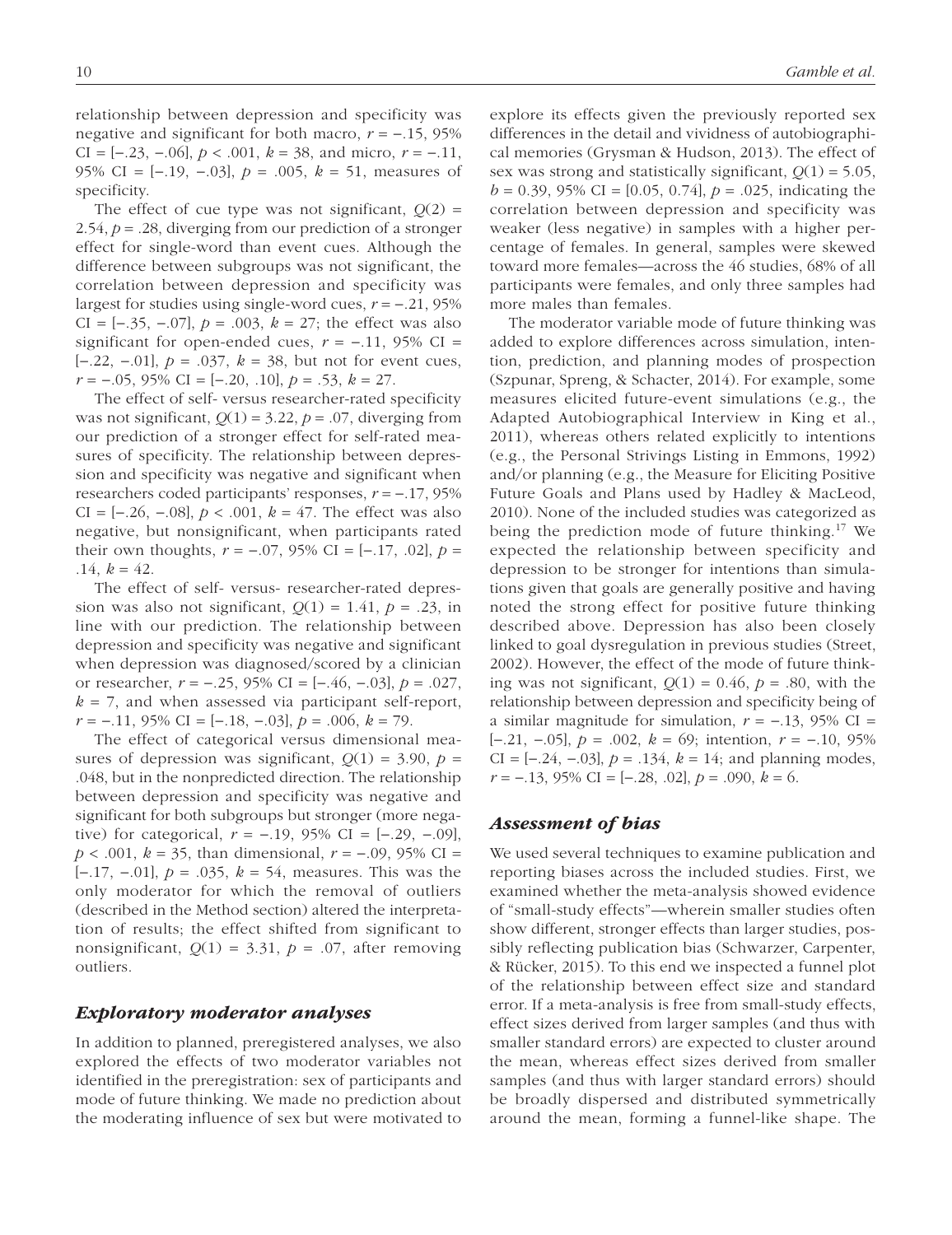

Fig. 4. Funnel plot of observed effect sizes (black circles) and those estimated by trimand-fill analysis to be missing from the meta-analysis (white circles). Each dot represents an individual effect size and is positioned according to its correlation coefficient (*x*-axis) and standard error (*y*-axis). The vertical line represents the overall estimated effect if corrected by the trim-and-fill analysis for publication bias (e.g., *r* would equal –.24 rather than the –.13 from the main model). The white triangle represents a 95% confidence interval around the corrected estimated effect.

funnel plot for this meta-analysis clearly deviated from an unbiased model (see Fig. 4). Oddly, a number of effect sizes with small standard errors were dispersed far from the mean, particularly toward the left side of the plot; in other words, a few studies with apparent high precision showed very strong negative correlations between depression and future specificity. This suggested the meta-analysis may have missed other correlations that were also stronger (more negative) than the mean.

A trim-and-fill analysis from Duval and Tweedie (2000a, 2000b) supported this interpretation, estimating that 15 effect sizes were missing from the left side of the funnel plot (shown as white circles in Fig. 4), and that the inclusion of the missing effect sizes in the random-effects model would increase the magnitude of the summary estimate to  $r = -.24, 95\%$  CI = [−0.30, −0.17], *p* < .001. This observation is the reverse of what would be expected from typical publication bias, in which missing unpublished studies are those with weak or null effects.

Second, to test for inflation of the effect in the published literature relative to the true effect, we compared the magnitude of effect sizes in published versus unpublished studies. A moderator analysis showed that the effect of publication status was significant, *Q*(1) = 5.68, *p* = .017, indicating stronger (more negative) correlations between depression and specificity in published studies, *r* = −.15, 95% CI = [−.22, −.07], *p* < .001, *k* = 76, versus unpublished studies, *r* = .06, 95% CI = [−.11, .23], *p* = .48,  $k = 13$ ). In contrast to inspection of the funnel plot, this analysis indicated typical publication bias; that is, the true correlation between depression and specificity may be smaller than the summary estimate. It should be noted, however, that only six independent samples contributed to the unpublished subgroup of effect sizes.

Third, we assessed whether the quality of studies influenced the strength of the effect. The moderating effect of quality was not significant,  $Q(1) = .31, b =$ −0.01, 95% CI = [−0.04, 0.03], *p* = .58, suggesting the included effect sizes were not biased by differences in methodological quality. Quality ratings for each study are presented in Table S1 in the Supplemental Material. Looking across included studies, marked strengths and weaknesses emerged—for example, nearly all studies clearly described hypotheses (98% of studies), tasks and measures (100%), and main findings (100%), but few reported power analyses (12%), withdrawals and dropouts (37%), or participant engagement with tasks (49%); see Supplemental Material Table S2 for descriptive statistics for all 18 items.

Finally, we ran a *p*-curve analysis (Simonsohn, Nelson, & Simmons, 2014) to assess whether the *p*-value distribution for statistically significant (*p* < .05) effect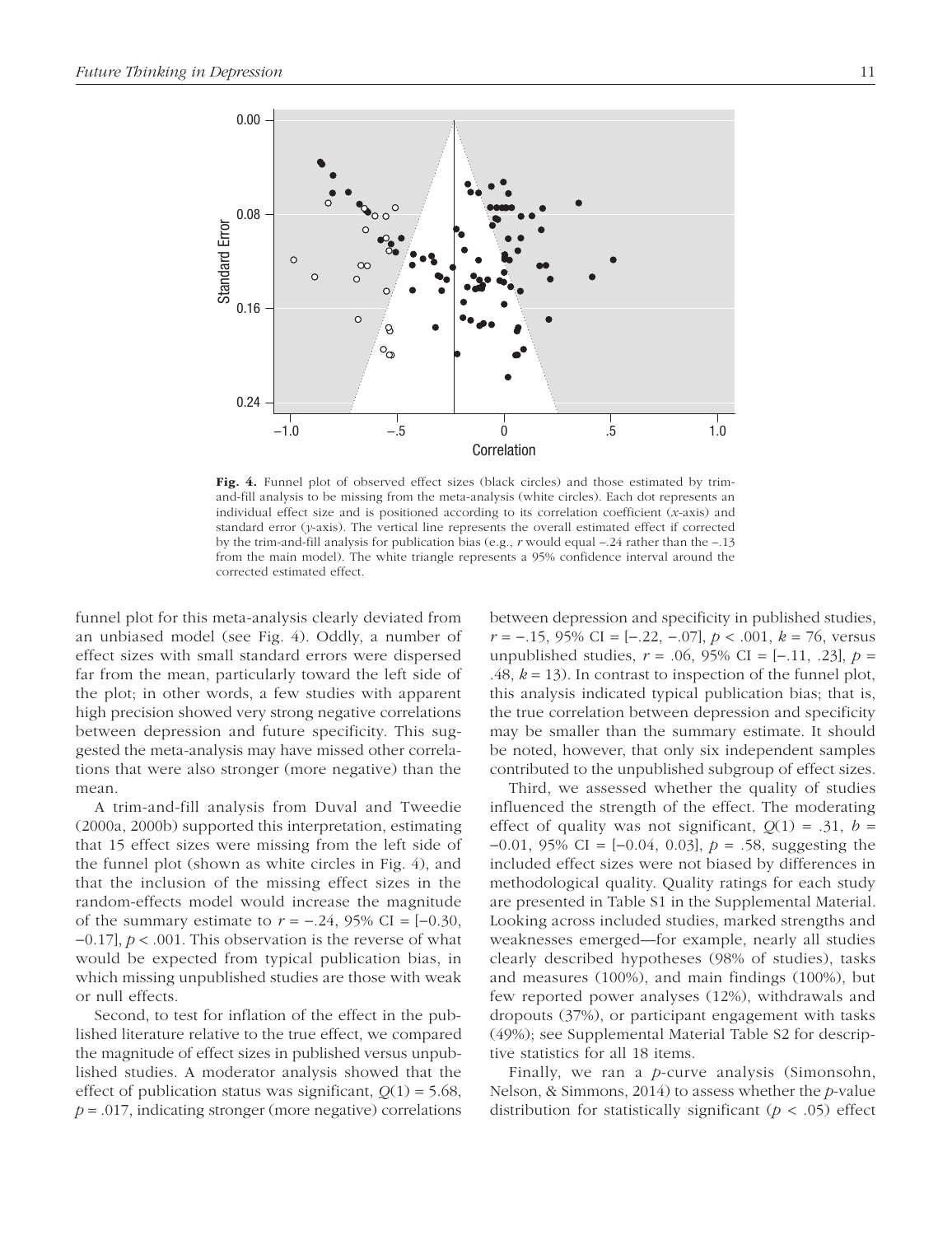sizes in the meta-analysis aligned with the *p*-value distribution expected from a true effect. A *p* curve for a true effect should be right-skewed; it should contain more low (.01) than high (.04) significant *p* values (Simonsohn et al., 2014). The *p* curve for this metaanalysis (generated via the app at p-curve.com) was heavily right-skewed, indicating no evidence of publication bias or selective reporting of significant results in included studies (see Fig. S7 in the Supplemental Material). The *p*-curve analysis also provided an estimate of the statistical power of studies that yielded significant *p* values; for this meta-analysis, power was estimated to be 99%, 90%  $CI = [98\%, 99\%]$ , indicating that these studies, on average, were well powered to detect true effects.

# **Discussion**

Overgeneral memory has been well established in depression (van Vreeswijk & de Wilde, 2004; Williams et al., 2007), but whether overgenerality extends from past to future thinking has not, until now, been the focus of a comprehensive meta-analysis. By examining the currently available evidence from a range of sources—including six electronic databases—this metaanalysis provides the most complete account to date of the links between depression and the specificity of future thinking. We show how differences in methods and participant characteristics can have a profound impact on the strength of the effect.

We found that, on average, higher levels of depression were weakly correlated with reduced specificity of future thinking (*r* = −.13). Variation in future specificity could explain only 1.6% of the variation in levels of depression; however, the relationship was highly significant, indicating a small but reliable effect. Results also revealed substantial heterogeneity across the true effect sizes of included studies. To examine the source of this heterogeneity, we ran moderator analyses on several variables related to differences in samples and study designs. Although most effects were nonsignificant, we identified three key variables that had a significant effect on the strength of the relationship between depression and specificity: the emotional valence of future thinking, whether depression was measured categorically or dimensionally, and the sex of the participants. We discuss each significant moderator in turn before addressing the other variables.

## *Significant moderators*

We predicted depression would be linked to reduced future specificity of all emotional valences but that the effect would be strongest for positive future thinking—a hypothesis based largely on prior empirical findings (e.g., Dickson & Bates, 2006; Stöber, 2000). Specificity was indeed most clearly reduced in depression for positive future thinking. The discrepancy in the effect across emotional valences was even larger than expected—for neutral future thinking, the effect was small and nonsignificant, and for negative future thinking, the effect disappeared entirely.

These findings have important implications because they run counter to the most influential model of overgenerality in depression: the CaR-FA-X model (Williams et al., 2007). This model describes how rumination, functional avoidance, and executive dysfunction disrupt the search and retrieval of specific events. Although originally applied to overgeneral memory, the same factors should also hinder the generation of specific future events (Dickson & Bates, 2005; Williams et al., 2007), especially in light of emerging neuroscientific evidence that episodic memories and future simulations are instantiations of the same underlying process (Addis, 2018). The CaR-FA-X model sets up specific predictions regarding valence, namely that functional avoidance should result in the truncation of negative future thinking to avoid unpleasant or painful fragments coming to mind (Williams et al., 2007). In contrast, other components in the model such as poor executive function should affect the specificity of future events irrespective of valence. Thus, by this account, future thinking of any valence is expected to be overgeneral in depression, but negative future thinking should be especially overgeneral.

Our finding that depressed and dysphoric people exhibited a significant reduction in specificity of positive but not negative events runs counter to the CaR-FA-X model. Rather, this pattern of results may be more parsimoniously explained—at least in part—by moodcongruence memory effects. Specifically, given that imagining specific future events relies on the retrieval of relevant details from memory (Schacter et al., 2012), it is plausible that the well-established reduction in the accessibility of positive memories with depressed/ dysphoric mood (reviewed in Eich, 1995; Matt, Vázquez, & Campbell, 1992) could alter the ability to generate specific positive future events. One way to test this idea would be to examine overgenerality of future thinking in individuals with remitted depression; if mood congruence largely accounts for overgenerality, and these individuals are no longer in a negative-mood state, they should no longer exhibit the effect. Unfortunately, only two effect sizes in the meta-analysis were derived from samples exclusively of participants with remitted depression. Although these samples showed no overgenerality, we hesitate to draw inferences from so few cases. Future studies comparing the specificity of future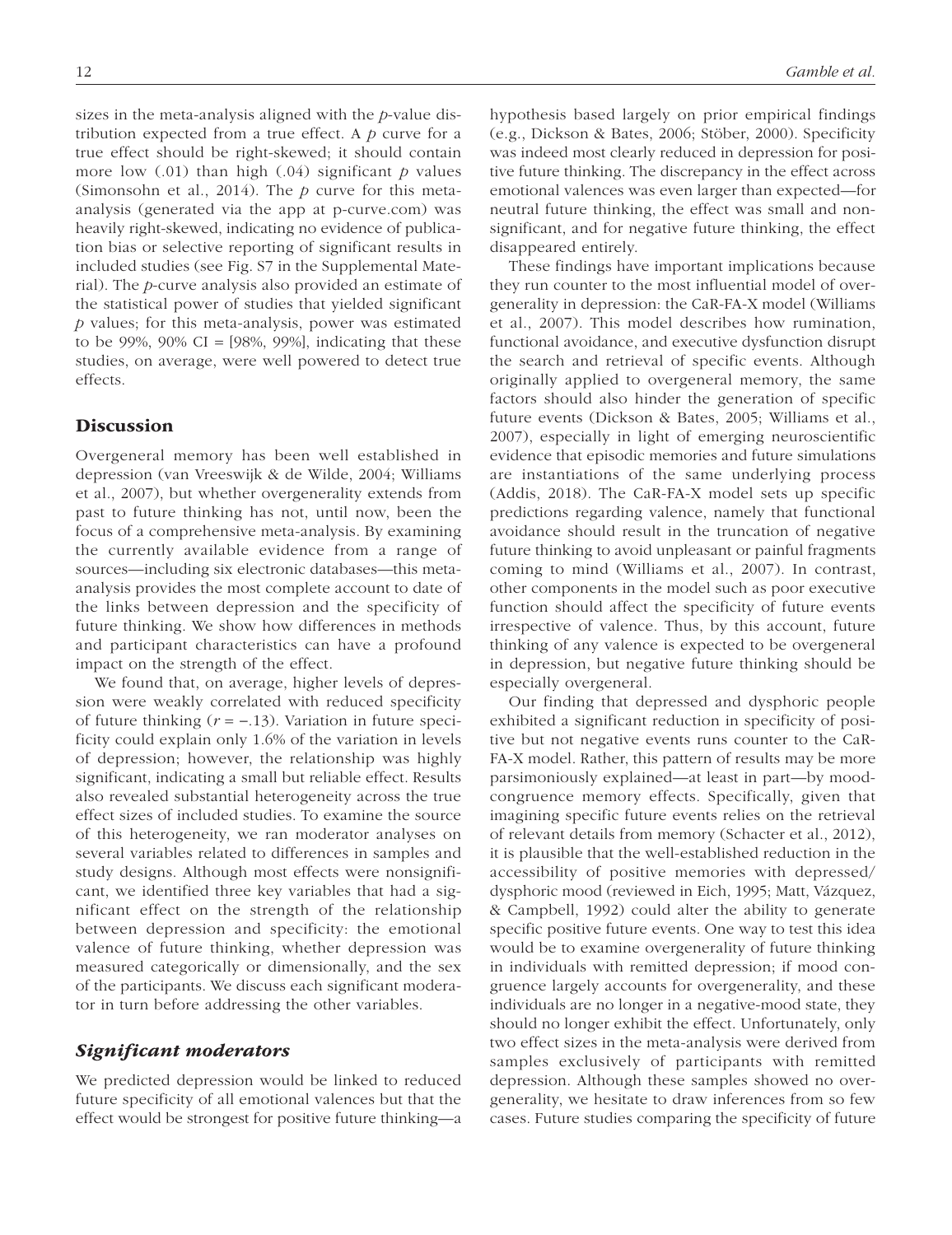thinking in those with remitted versus current depression will help to resolve whether overgenerality can be better explained by trait or state (e.g., negative mood) factors.

Whatever the underlying mechanism, these findings have important clinical implications. Depressed and dysphoric individuals appear not to suffer a broad inability to imagine the future but rather struggle to imagine specific positive futures. It follows that the relatively intact ability to imagine in these individuals might be harnessed or directed toward positive future thinking in a way that could be beneficial. For example, a recent study showed that the generation of vivid, positive mental imagery for planned rewarding activities increased motivation for (and actual completion of) those activities relative to a nonimagery control condition (Renner, Murphy, Ji, Manly, & Holmes, 2019). Such effects might be particularly relevant for depressed and dysphoric individuals, who are less likely to plan and engage in rewarding activities, thus depriving themselves of potentially positive experiences and perpetuating low mood (Holmes, Blackwell, Burnett Heyes, Renner, & Raes, 2016). The findings of this meta-analysis suggest that the underlying capacity to vividly imagine the future is still present in depression and dysphoria—and perhaps can be repurposed more positively.

Of the other preregistered moderators, only the effect of categorical versus dimensional measures of depression was statistically significant. Studies with categorical designs (e.g., healthy control subjects vs. dysphoric subjects) showed a slightly stronger relationship between depression and future specificity than studies with dimensional designs (e.g., depression measured on a continuous scale such as the BDI-II). This is surprising statistically, as the dichotomization of a continuous predictor variable—which is what occurs in categorically designed studies—typically leads to reduced power and underestimation of the strength of relationships (Hunter & Schmidt, 1990; Maxwell & Delaney, 1993). A possible explanation is that this moderator was confounded by other variables. For instance, studies with categorical designs typically encompassed samples with a wider spectrum of depressive symptoms (e.g., spanning from healthy control subjects to patients with MDD) than those with dimensional designs (e.g., spanning from healthy control subjects to dysphoric participants). Samples spanning a wider spectrum of depression showed a slightly stronger (although not significantly different) effect than those spanning a narrower spectrum of depression, which may have contributed to the slightly larger effect in categorical than dimensional designs. This moderator analysis was the only one substantially affected by outliers, as removing the five most influential effect sizes (identified via Cook's *D*<sup>i</sup> ) shifted the result to nonsignificant. Thus, we hesitate to draw any strong conclusions about the moderating effect of categorical versus dimensional designs.

The third and final significant moderator variable was sex: The relationship between depression and specificity was weaker in samples with a higher proportion of females. Although the analysis was unplanned (exploratory), the effect was strong and significant and remained so after the removal of outliers. We are unaware of any previous suggestion that the effect of overgenerality may be stronger for depressed men than women. Some studies, however, have reported that women tend to generate more elaborate, detailed, and vivid autobiographical memories than men (Grysman & Hudson, 2013), and such a sex difference may extend to the imagination of future events (Wang, Hou, Tang, & Wiprovnick, 2011). If this is the case, perhaps women have more of a "buffer" against the effects of depressive symptomatology than men; that is, their ability to project richly and specifically into the future may remain intact for longer in depression. Interestingly, women are also more likely to engage in rumination than men (Nolen-Hoeksema & Jackson, 2001). If overgenerality in depression is driven partly by rumination, as the CaR-FA-X model suggests, specificity should be particularly reduced in women compared with men, and yet we found the opposite—possibly pointing to other causes of overgenerality as mentioned above. Our results also highlighted the relative lack of males in studies in this area (only 32% of the total 4,813 participants were men), suggesting future research should aim for more representative samples. We propose that further examination of sex differences in overgenerality is warranted: If men are especially affected in depression, men might also be especially amenable to future interventions that improve prospection.

## *Nonsignificant moderators*

We now turn to the moderator variables that yielded nonsignificant effects. As predicted, the clinical status of participants did not have a significant effect on the link between depression and specificity—specificity was affected whether participants had subclinical depression (dysphoria) or a clinical diagnosis of MDD. As mentioned above, the effect was marginally stronger in samples that spanned healthy to MDD subjects versus healthy to dysphoric subjects, but the difference was nonsignificant. These findings are generally consistent with a dimensional model of depression, that is, that depression varies along a continuum of severity throughout the general population, with no sharp distinction in the symptoms of those with below- and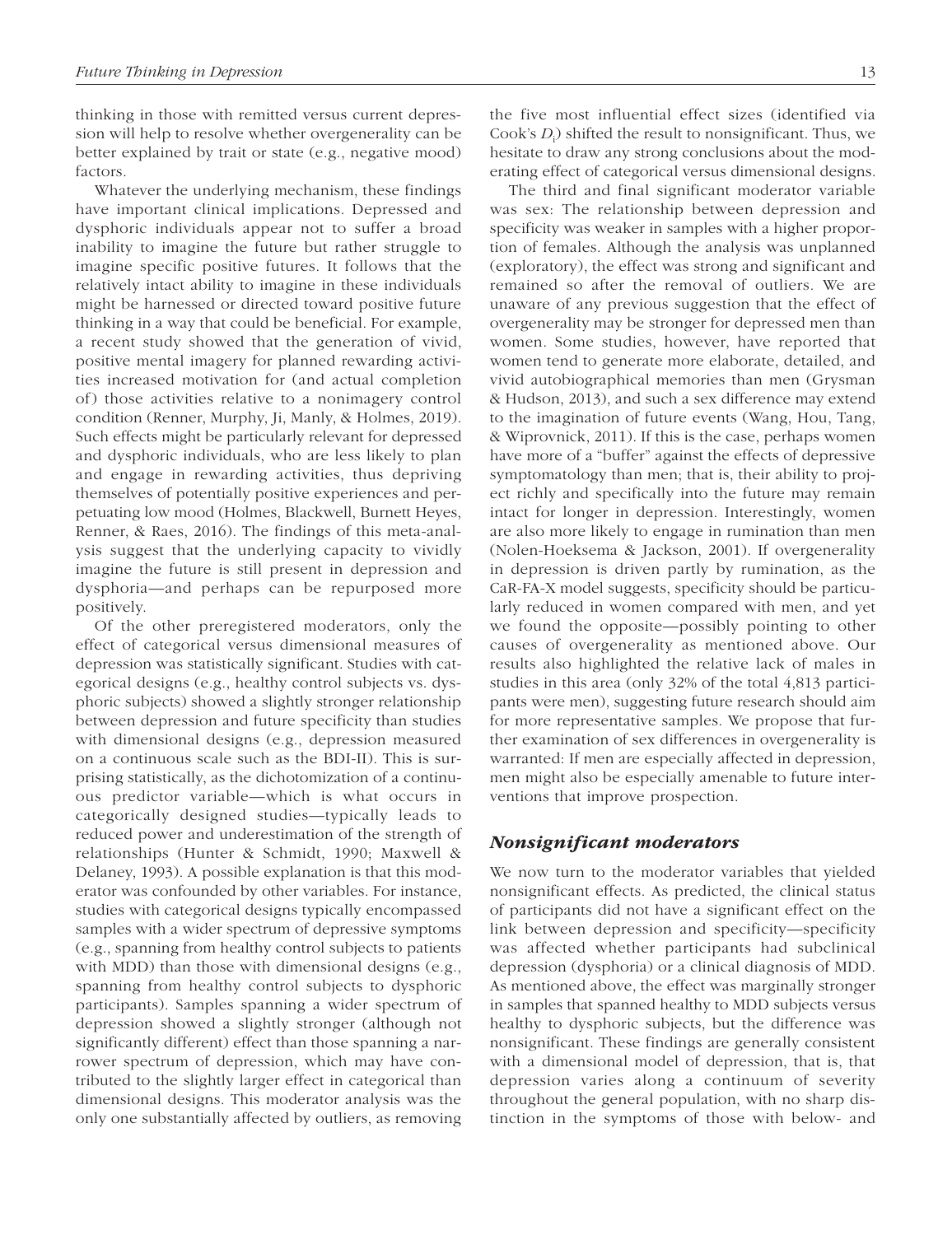above-threshold depression (Ayuso-Mateos et al., 2010). If depression is truly continuous, one would also expect to see (small) correlations between specificity and depression within groups only with low to mild symptoms, or dysphoria, or MDD. Although we did not observe significant effects within these subgroups, correlations were similar in magnitude to the summary estimate. Considering this, and that these latter subgroups had only few cases, we cannot be sure whether the null findings reflect true null effects or simply insufficient power.

The two other moderator variables relating to participants—comorbid anxiety and age—also had nonsignificant effects. Few studies grouped or excluded participants on the basis of comorbid anxiety (each subgroup contained only six effect sizes), so little data were available for this analysis, and statistical power was low. It would be worthwhile to examine interactions between the moderators comorbid anxiety and emotional valence, as existing research suggests anxious individuals might show enhanced specificity for future negative events but not positive events (MacLeod, Tata, Kentish, & Jacobsen, 1997; MacLeod et al., 2005; Morina et al., 2011). Again, it was not feasible to investigate this question in the current study; interaction analyses would require more data.

As for age, we expected the effect to be stronger in older samples given future thinking in older depressed individuals may suffer compounding effects of normal aging and repeated depressive episodes (King et al., 2010; Schacter et al., 2013). That age was nonsignificant ran contrary to our prediction, but the lack of older samples in the meta-analysis may have reduced the likelihood to detect an effect. Surprisingly few studies examined overgenerality and depression in older adults (only five independent samples had a mean age greater than 50 years), suggesting this question could be a key avenue for future research.

The type of cue used to prompt participants to think about the future was also a nonsignificant moderator. Nonetheless, this analysis did reveal that, when considering effect sizes only from studies that used more supportive event cues, there was no evidence that specificity is reduced in depression. Event cues (e.g., "New Year's Eve" or "Christmas dinner") arguably provide a scaffold for accessing and generating more specific events than single-word cues (e.g., "party" or "dinner"; Addis et al., 2016). Whether the null result for event cues is due to insufficient data or whether a more supportive scaffold does indeed mitigate overgenerality in depression will need to be addressed in further studies.

That micro- versus macrolevel measures of specificity also had no significant moderating effect suggests overgenerality in depression is robust regardless of the level at which specificity is measured. In other words, specificity seems to be similarly reduced in depression in terms of the spatiotemporal specificity of events themselves as well as the episodic detail or vividness within those events. Similar findings emerged for whether specificity and depression were measured by the researcher or participant self-report and whether specificity pertained to future simulations, intentions, or plans. That is, reduced specificity was evident in depression regardless of differences in these methods or modes of future thinking—again suggesting this is a robust effect.

## *Are the results biased?*

The overall effect we observed here for future thinking and depression  $(r = -.13)$  was far smaller than the moderate to large effect sizes reported in previous meta-analyses on overgeneral memory and depression. Williams et al. (2007) reported a mean Cohen's *d* of 1.12 across 12 studies, which translates to a biserial correlation of .61, and van Vreeswijk and de Wilde (2004), across 14 studies, reported Spearman's rho correlations of −.66 and .59 between depression and specific positive memories and depression and negative overgeneral memories, respectively. The latter metaanalysis included samples with comorbid psychiatric diagnoses (in addition to anxiety), however, which may have inflated effect sizes compared with samples with depression alone. In the recent meta-analysis on depression and future specificity by Hallford et al. (2018), the reported effect size was also large; across the seven included studies, Hedges's *g* was 0.79. It is difficult to explain the discrepancy in effect sizes, particularly as our meta-analysis included the seven studies examined by Hallford et al. (2018). In addition, one might have expected specificity in depression to be even more affected for future thinking than memory, as imagining novel scenes is more cognitively demanding than reconstructing the past (Addis et al., 2016). The discrepancies then raise the question: Are the results in the current meta-analysis affected by bias?

Across the four methods we used to assess publication and/or reporting bias, the results were mixed. On the one hand, the funnel plot (Fig. 4) revealed a strange pattern of a few very large and precise effect sizes precision that would not be expected from the small samples in those studies, and we ensured these effect sizes did not arise from obvious misreporting or mistakes in data extraction. Trim-and-fill analysis suggested the meta-analysis may have missed additional studies with large effect sizes, meaning the true effect size might be larger. On the other hand, a moderator analysis showed that unpublished studies had weaker correlations on average than published studies, indicating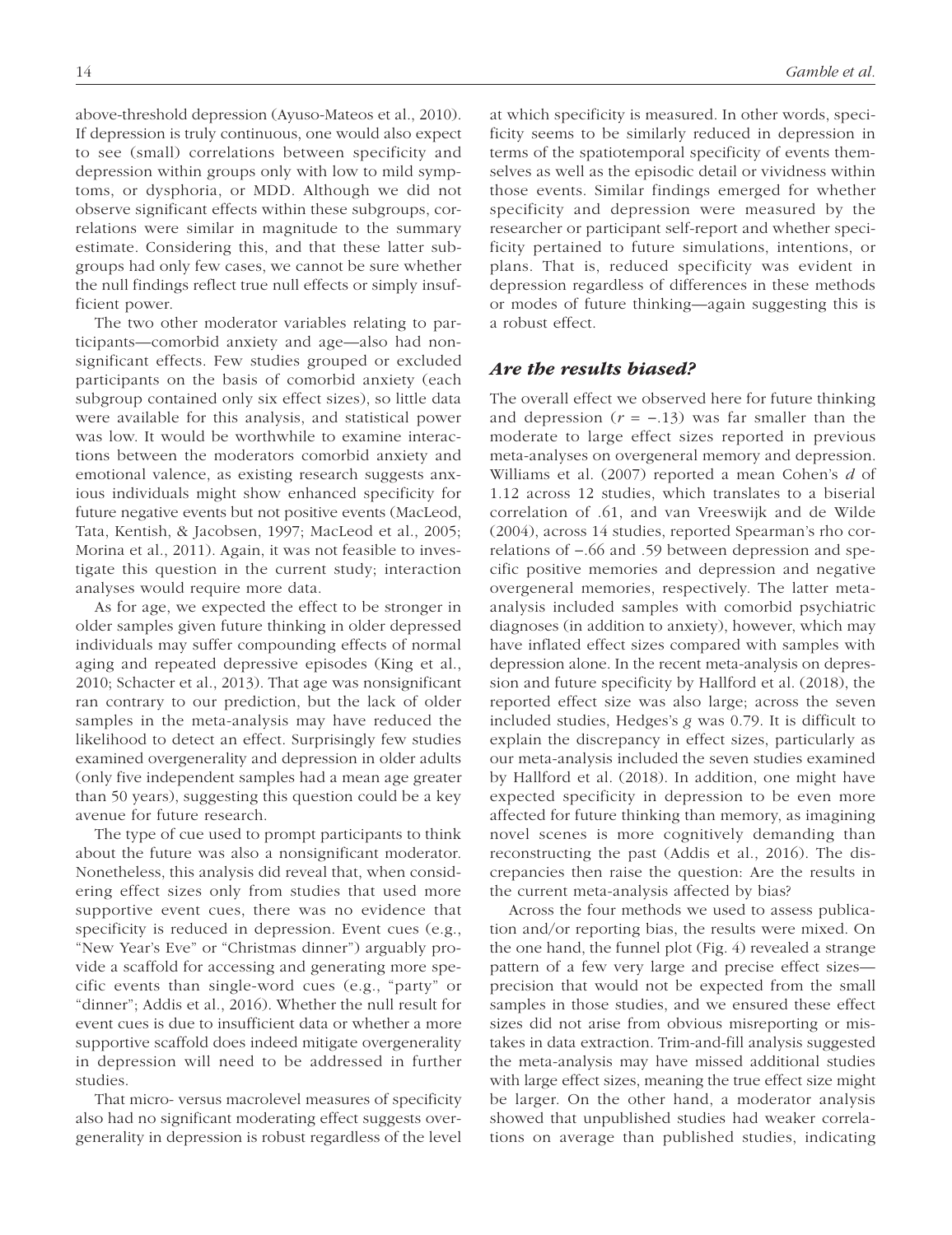potential publication bias in the other direction; that is, weak or null effects might remain hidden in the "file drawer." And yet, clouding the picture further, differences in study quality were not related to the size of effects, and the *p* curve for significant results matched what would be expected from a true effect. So, overall, the mixed results make it difficult to draw conclusions about bias, although we find no particularly compelling evidence that the real effect size should be substantially different to the summary estimate. We have confidence in the current estimate because the search process was extensive, the number of included effect sizes and total *N* were relatively large, and the analyses included multiple measures of specificity that were corrected for dependency between outcomes. And, importantly, additional analyses were run without outliers to ensure conclusions were not affected by a few extreme studies.

# *Future specificity in depression: what else matters?*

Although some moderators had a notable effect on the relationship between depression and specificity, none came close to explaining all or even most of the heterogeneity across studies. What else might account for some of this variability? As mentioned, complex interactions between moderators (such as comorbid anxiety and emotional valence) may have affected the relationship between future specificity and depression, but the small samples in some subgroups precluded our ability to run interaction analyses. Other factors not included in the current meta-analysis may have also had important moderating effects. Antidepressant medication, for example, could mitigate some of the effects of overgenerality in depression. Chronic antidepressant treatment has been found to have a neuroprotective effect on the hippocampus (Huang et al., 2013), a brain region critical for episodic memory and future thinking (Addis & Schacter, 2012) that tends to be reduced in volume in depression (Malykhin, Carter, Seres, & Coupland, 2010). Participants' history of depression may be another key moderator, as repeated depressive episodes over time could amplify the extent of overgenerality (King et al., 2010). It might also be valuable to examine the effect of participants' history of therapy, as common therapies such as cognitive-behavioral therapy often involve shifting clients' perceptions of the future (Seligman, Railton, Baumeister, & Sripada, 2013). Finally, given the multitude of tasks tapping into aspects of future specificity (26 different tasks were used across included studies), there were likely subtle differences between the tasks not captured by the current coding of methodological moderator variables.

To meta-analyze the effect of antidepressant medication, history of depression, or history of therapy would require either access to participant-level data or the categorizing of depressed participants into subgroups (such as medicated and nonmedicated), which was rarely done in the included studies. This situation is a clear example of the potential benefits of sharing (deidentified) participant-level data; $^{18}$  if this information had been collected and shared in some of the included studies, moderator analyses could be performed without the need to run additional studies. Moreover, running a "mega-analysis" (i.e., on participant- rather than study-level data) would reduce the chance of both false-positive and false-negative effects (Costafreda, 2009). With online tools such as the Open Science Framework now making it easier to share data, we hope it will be possible to conduct more powerful (and thus more illuminating) analyses on specificity in depression in the coming years.

# Conclusion

Based on the currently available evidence derived from 46 studies, the results of this meta-analysis have demonstrated a small but robust association between higher levels of depression and the reduced specificity of future thinking. Although the magnitude of the effect was small, especially compared with previous metaanalyses on overgenerality in depression, we do not think it is necessarily trivial; even a small correlation may be relevant from a practical and clinical perspective when it relates to a variable as consequential as the severity of depression. Indeed, an intervention targeting future episodic specificity has already been shown to reduce negative affect, boost positive affect, and increase coping behaviors (Jing et al., 2016). This meta-analysis furthers our understanding of future thinking in depression and dysphoria by examining the people, and the conditions, for which overgenerality is most apparent; namely, specificity is most affected when attempting to imagine positive future events (and not at all affected when imagining negative events) and seems to be more severe in depressed men than women. We hope future interventions, guidelines, and policies can take advantage of these findings to highlight aspects of future thinking that are most in need of improvement. Finally, with our data and analysis scripts publicly available, we aim to make this meta-analysis transparent—and easily updated as new research comes to light.

#### Action Editor

Darby Saxbe served as action editor for this article.

#### Author Contributions

B. Gamble drafted the manuscript. B. Gamble, D. Moreau, and D. R. Addis contributed to the conception and design of the study. D. R. Addis and L. J. Tippett provided expertise on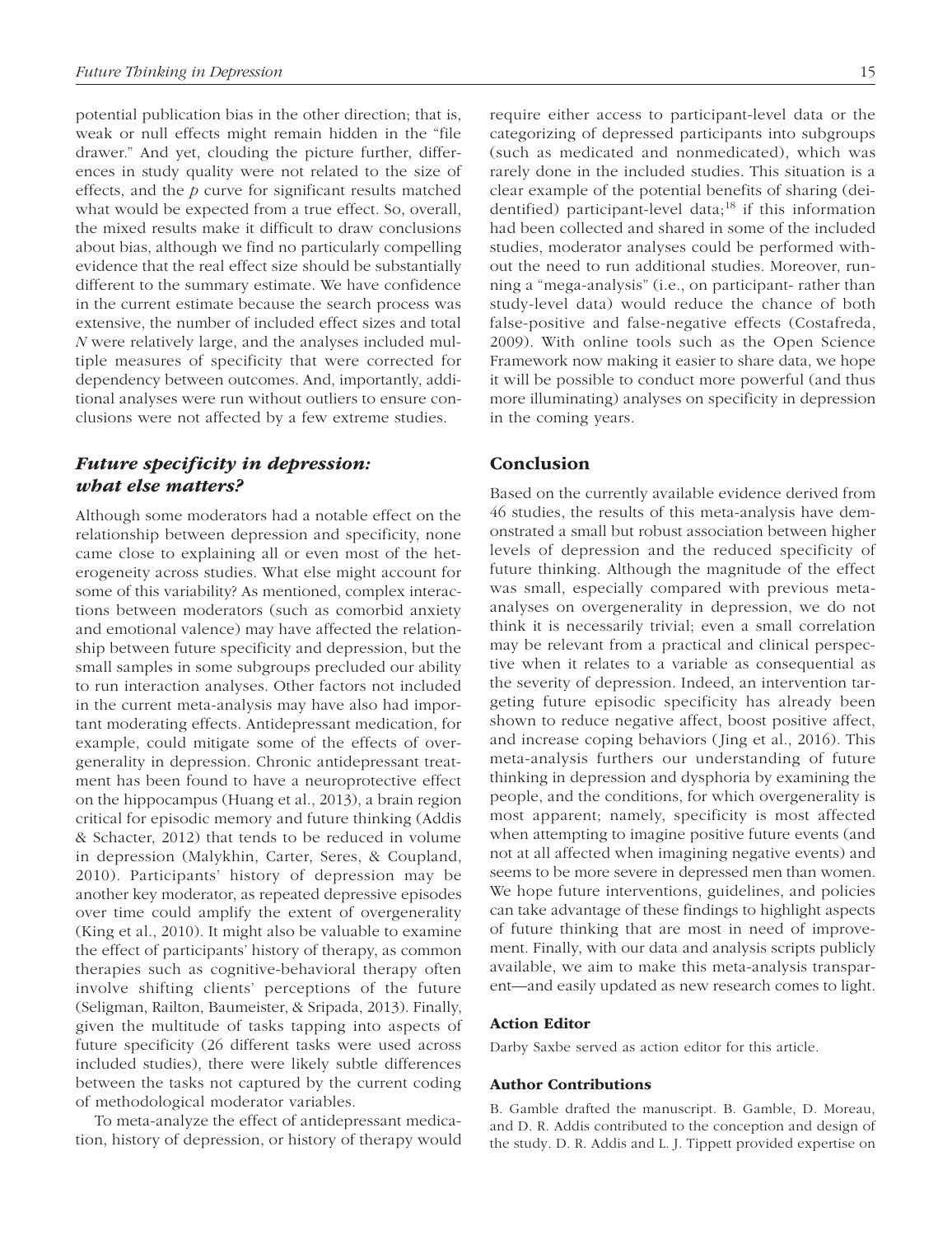future thinking in depression. D. Moreau provided statistical expertise. All the authors read, provided feedback on, and approved the final manuscript for submission. B. Gamble is the guarantor.

## ORCID iD

Beau Gamble https://orcid.org/0000-0001-8284-9371

#### Acknowledgments

The meta-analysis protocol for this project was registered on the Open Science Framework at https://osf.io/evdkf on November 27, 2017.

#### Declaration of Conflicting Interests

The author(s) declared that there were no conflicts of interest with respect to the authorship or the publication of this article.

## Supplemental Material

Additional supporting information can be found at http:// journals.sagepub.com/doi/suppl/10.1177/174569161985178

#### **Notes**

1. Although there is a vast amount of research on the different types of future-oriented cognitions (e.g., Bandura, 1986; Locke & Latham, 1990; Mischel, 1973; Oettingen & Mayer, 2002; Taylor & Schneider, 1989), this taxonomy (Szpunar, Spreng, & Schacter, 2014) is intended to encompass the majority of these cognitions, and indeed we found that all studies included in the meta-analysis could be categorized into one of the four modes of prospection.

2. The Oxford English Dictionary defines "vivid" (n.d.) as "producing powerful feelings or strong, clear images in the mind."

3. Although this distinction is typically made for future events, we also coded the emotional valence of other types of future simulations, such as goals and plans—if the distinction was clear. For example, approach goals were classified as *positive*, as they reflect movement toward a desired positive state, and avoidance goals as *negative*, as they reflect movement away from an unwanted negative state (Elliot & Sheldon, 1997).

4. Likewise, in addition to events, we applied the macro- versus microlevel distinction to measures of specificity of other types of future simulations, such as goals and plans (Dickson & MacLeod, 2004; Emmons, 1992).

5. We noted that differences in cue type may be confounded by other differences in scoring method (e.g., studies using singleword cues typically use macrolevel measures of specificity) which could make these effects difficult to tease apart.

6. The PICOS categories *interventions* and *comparisons* were excluded because they cannot be applied to meta-analyses of observational studies.

7. For example, *specific* is synonymous with *definite*, which is synonymous with *concrete*; we hence took measures of the concreteness of future thinking as capturing some aspect of specificity.

8. In the Future Thinking Task participants are asked to orally name as many future events they are looking forward to, and not looking forward to, as possible, with the typical outcome measure being the total number of named events.

9. The syntax used to search each database can be downloaded from https://osf.io/dk6ws.

10. Full reports of two potentially relevant articles could not be obtained, and the authors did not respond to e-mails.

11. For one effect size (the positive valence condition in Dickson & Bates, 2006) the conversion yielded a nonsensical value of  $r = -1.05$ . Rather than excluding this effect size we converted Cohen's *d* to a point-biserial correlation, which assumes the groups were categorically different in some way, yielding a value of  $r = -.83$ .

12. Most studies in the meta-analysis either did not measure anxiety or did not group participants according to anxiety levels.

13. Random-effects meta-analysis (unlike fixed-effects metaanalysis) do not assume the true effect size is the same across included studies, so it is the preferred option when heterogeneity is present (Riley, Higgins, & Deeks, 2011).

14. Restricted maximum likelihood is the standard option for this analysis and thought to be relatively unbiased (Viechtbauer, 2010).

15. It was planned that B. Gamble and D. Moreau would assess quality ratings independently, but for practical purposes, the authors assessed quality in consultation, and the values reported are consensus scores.

16. *k* denotes the number of effect sizes in each subgroup.

17. We are unaware of any studies on the "specificity of prediction"; perhaps this would entail ratings not only on the probability of future events but also on the participant's confidence around those predictions.

18. Of course, such data sharing is possible only when participants have provided informed consent and when data sharing is permissible by a country's relevant privacy laws.

#### References

\*References marked with an asterisk indicate studies included in the meta-analysis.

- Addis, D. R. (2018). Are episodic memories special? On the sameness of remembered and imagined event simulation. *Journal of the Royal Society of New Zealand*, *48*(2–3), 64–88. doi:10.1080/03036758.2018.1439071
- \*Addis, D. R., Hach, S., & Tippett, L. J. (2016). Do strategic processes contribute to the specificity of future simulation in depression? *British Journal of Clinical Psychology*, *55*, 167–186. doi:10.1111/bjc.12103
- Addis, D. R., & Schacter, D. L. (2012). The hippocampus and imagining the future: Where do we stand? *Frontiers in Human Neuroscience*, *5*, Article 173. doi:10.3389/fnhum .2011.00173
- Addis, D. R., Wong, A. T., & Schacter, D. L. (2008). Age-related changes in the episodic simulation of future events. *Psychological Science*, *19*, 33–41. doi:10.1111/j.1467-9280 .2008.02043.x
- Anderson, R. J., Boland, J., & Garner, S. R. (2016). Overgeneral past and future thinking in dysphoria: The role of emotional cues and cueing methodology. *Memory*, *24*, 708– 719. doi:10.1080/09658211.2015.1046134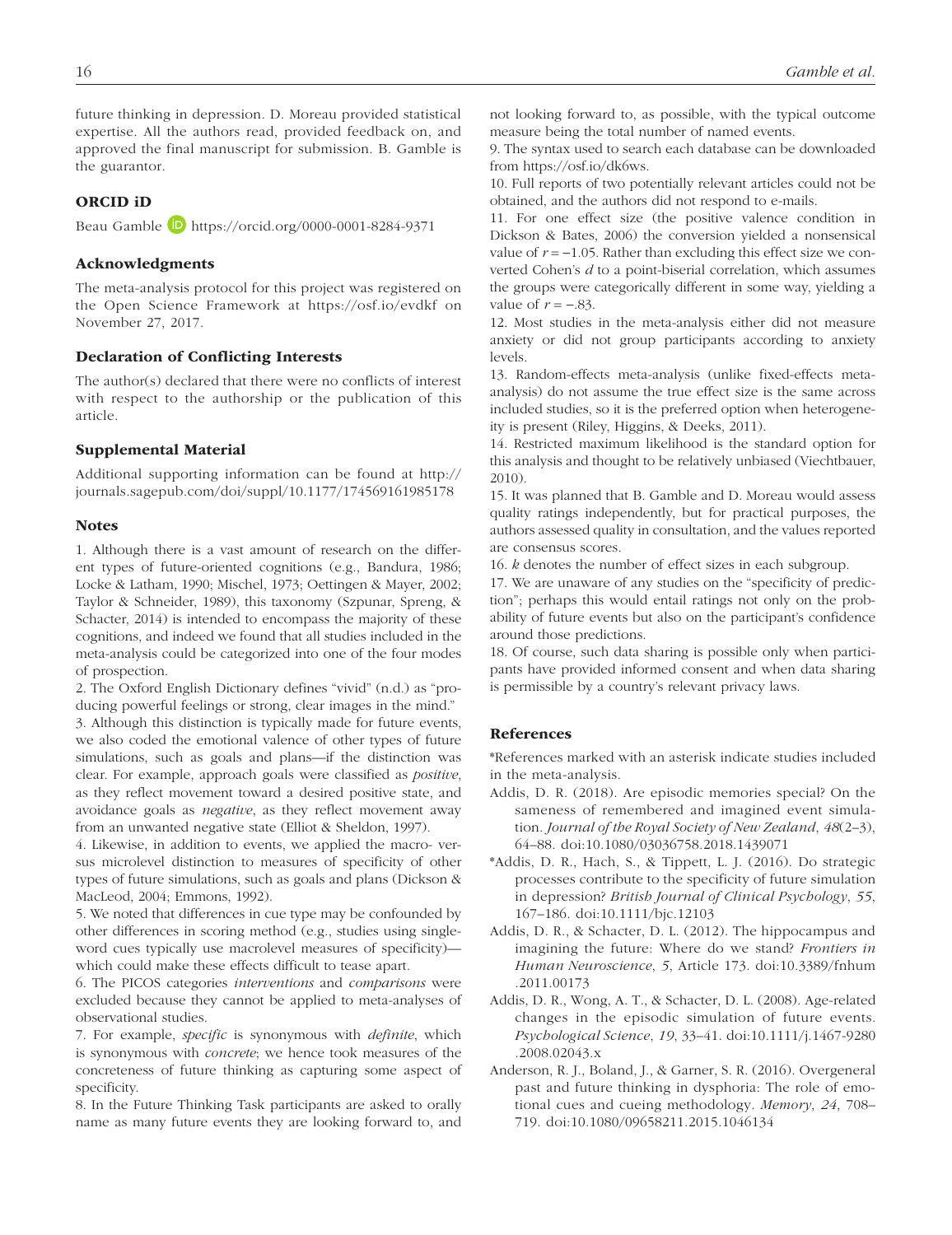- Atance, C. M., & O'Neill, D. K. (2001). Episodic future thinking. *Trends in Cognitive Sciences*, *5*, 533–539. doi:10.1016/ S1364-6613(00)01804-0
- Ayuso-Mateos, J. L., Nuevo, R., Verdes, E., Naidoo, N., & Chatterji, S. (2010). From depressive symptoms to depressive disorders: The relevance of thresholds. *British Journal of Psychiatry*, *196*, 365–371. doi:10.1192/bjp. bp.109.071191
- Bandura, A. (1986). *Social foundations of thought and action: A social cognitive theory*. Englewood Cliffs, NJ: Prentice Hall.
- Beck, A. (1976). *Cognitive therapy and the emotional disorders*. New York, NY: International Universities Press.
- Beck, A., Ward, C., Mendelson, M., & Mock, J. (1961). An inventory for measuring depression. *Archives of General Psychiatry*, *4*, 561–571.
- Becker, G. (1986). Correcting the point-biserial correlation for attenuation owing to unequal sample size. *Journal of Experimental Education*, *55*, 5–8. doi:10.1080/00220973 .1986.10806427
- Benoit, R. G., & Schacter, D. L. (2015). Specifying the core network supporting episodic simulation and episodic memory by activation likelihood estimation. *Neuropsychologia*, *75*, 450–457. doi:10.1016/j.neuropsychologia.2015.06.034
- \*Boelen, P. A., Huntjens, R. J. C., & van den Hout, M. A. (2014). Concurrent and prospective associations of habitual overgeneral memory and prospection with symptoms of depression, general anxiety, obsessive compulsiveness, and post-traumatic stress. *Memory*, *22*, 747–758. doi:10 .1080/09658211.2013.824985
- Borkovec, T. D., & Ray, W. J. (1998). Worry: A cognitive phenomenon intimately linked to affective, physiological, and interpersonal behavioral processes. *Cognitive Therapy and Research*, *22*, 561–576.
- Brittlebank, A., Scott, J., Williams, J., & Ferrier, I. (1993). Autobiographical memory in depression: State or trait marker? *The British Journal of Psychiatry*, *162*, 118–121. doi:10.1192/bjp.162.1.118
- Brown, A. D., Root, J. C., Romano, T. A., Chang, L. J., Bryant, R. A., & Hirst, W. (2013). Overgeneralized autobiographical memory and future thinking in combat veterans with posttraumatic stress disorder. *Journal of Behavior Therapy and Experimental Psychiatry*, *44*, 129–134. doi:10.1016/j .jbtep.2011.11.004
- Brown, G. P., MacLeod, A. K., Tata, P., & Goddard, L. (2002). Worry and the simulation of future outcomes. *Anxiety, Stress & Coping*, *15*, 1–17. doi:10.1080/10615800290007254
- Costafreda, S. (2009). Pooling fMRI data: Meta-analysis, mega-analysis and multi-center studies. *Frontiers in Neuroinformatics*, *3*, Article 33. doi:10.3389/neuro.11.033 .2009
- Cropley, M., & MacLeod, A. K. (2003). Dysphoria, attributional reasoning and future event probability. *Clinical Psychology and Psychotherapy*, *10*, 220–227. doi:10.1002/cpp.360
- D'Argembeau, A., Ortoleva, C., Jumentier, S., & Van der Linden, M. (2010). Component processes underlying future thinking. *Memory & Cognition*, *38*, 809–819. doi:10.3758/ MC.38.6.809
- Dickson, J. M., & Bates, G. W. (2005). Influence of repression on autobiographical memories and expectations of the future. *Australian Journal of Psychology*, *57*, 20–27. doi: 10.1080/00049530412331283444
- \*Dickson, J. M., & Bates, G. W. (2006). Autobiographical memories and views of the future: In relation to dysphoria. *International Journal of Psychology*, *41*, 107–116. doi:10.1080/00207590500188025
- \*Dickson, J. M., & MacLeod, A. (2004). Approach and avoidance goals and plans: Their relationship to anxiety and depression. *Cognitive Therapy and Research*, *28*, 415–432. doi:10.1080/02699930341000013
- Downs, S. H., & Black, N. (1998). The feasibility of creating a checklist for the assessment of the methodological quality both of randomised and non-randomised studies of health care interventions. *Journal of Epidemiology & Community Health*, *52*, 377–384. doi:10.1136/jech.52.6.377
- Duval, S., & Tweedie, R. (2000a). A nonparametric "trim and fill" method of accounting for publication bias in metaanalysis. *Journal of the American Statistical Association*, *95*, 89–98. doi:10.1080/01621459.2000.10473905
- Duval, S., & Tweedie, R. (2000b). Trim and fill: A simple funnel-plot-based method of testing and adjusting for publication bias in meta-analysis. *Biometrics*, *56*, 455–463. doi:10.1111/j.0006-341X.2000.00455.x
- Eich, E. (1995). Searching for mood dependent memory. *Psychological Science*, *6*, 67–75.
- Elliot, A. J., & Sheldon, K. M. (1997). Avoidance achievement motivation: A personal goals analysis. *Journal of Personality and Social Psychology*, *73*, 171–185. doi:10.1037/0022-3514 .73.1.171
- \*Emmons, R. A. (1992). Abstract versus concrete goals: Personal striving level, physical illness, and psychological well-being. *Journal of Personality and Social Psychology*, *62*, 292–300.
- Everaert, J., Podina, I. R., & Koster, E. H. W. (2017). A comprehensive meta-analysis of interpretation biases in depression. *Clinical Psychology Review*, *58*, 33–48. doi:10.1016/j .cpr.2017.09.005
- Farrin, L., Hull, L., Unwin, C., Wykes, T., & David, A. (2003). Effects of depressed mood on objective and subjective measures of attention. *The Journal of Neuropsychiatry and Clinical Neurosciences*, *15*, 98–104. doi:10.1176/ jnp.15.1.98
- First, M., Spitzer, R., Williams, J., & Gibbon, M. (1995). *Structured Clinical Interview for DSM-IV–Non-Patient Edition (SCID-NP, Version 1.0)*. Washington, DC: American Psychiatric Association.
- Fu, R., Gartlehner, G., Grant, M., Shamliyan, T., Sedrakyan, A., Wilt, T. J., . . . Trikalinos, T. A. (2011). Conducting quantitative synthesis when comparing medical interventions: AHRQ and the Effective Health Care Program. *Journal of Clinical Epidemiology*, *64*, 1187–1197. doi:10.1016/j .jclinepi.2010.08.010
- Grysman, A., & Hudson, J. A. (2013). Gender differences in autobiographical memory: Developmental and methodological considerations. *Developmental Review*, *33*, 239–272. doi:10.1016/j.dr.2013.07.004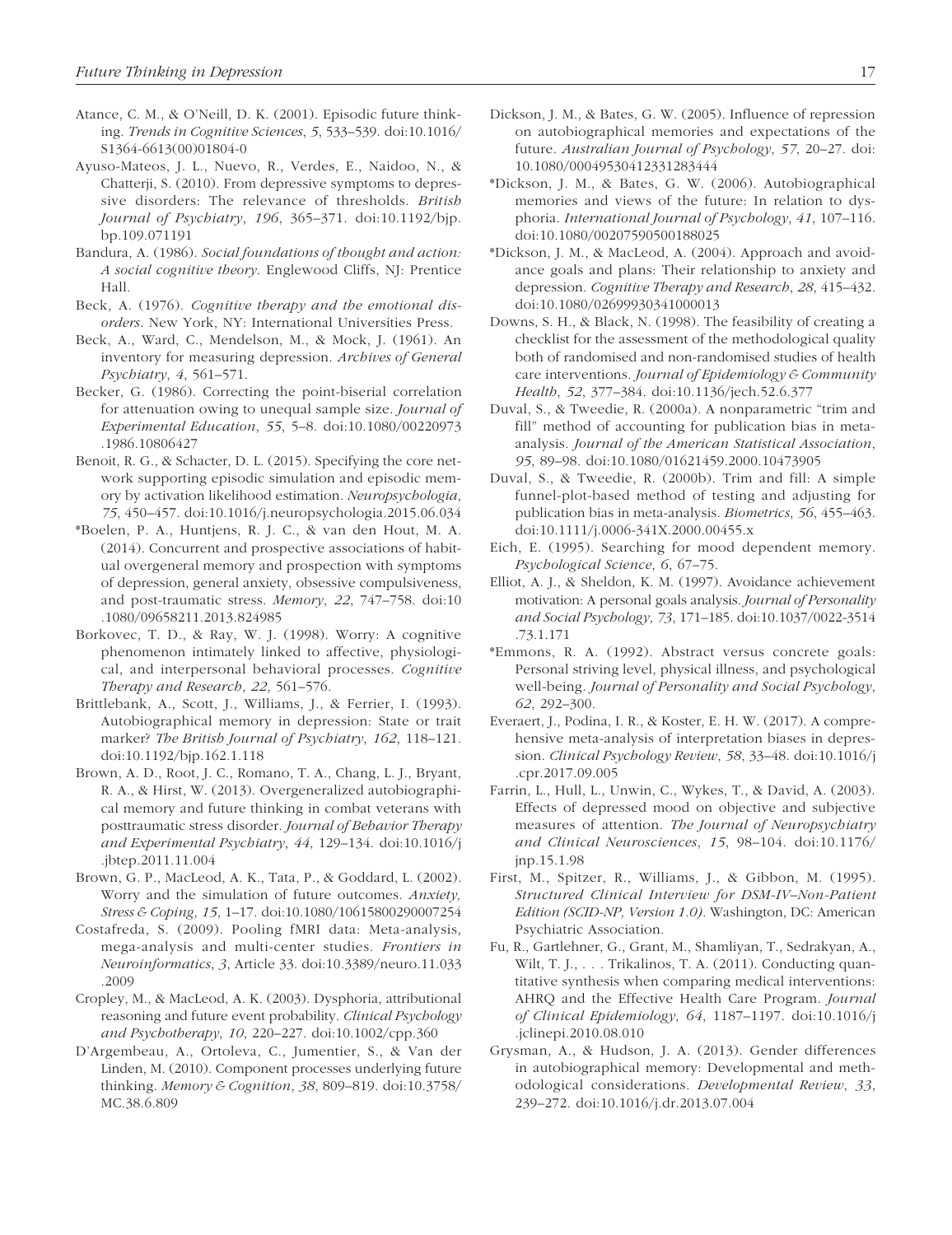- \*Hach, S., Tippett, L. J., & Addis, D. R. (2016). *A closer examination of episodic specificity in depression*. 6th International Conference on Memory, Budapest, Hungary. Retrieved from https://hdl.handle.net/10652/3735
- \*Hadley, S. A., & MacLeod, A. K. (2010). Conditional goalsetting, personal goals and hopelessness about the future. *Cognition & Emotion*, *24*, 1191–1198. doi:10.1080/ 02699930903122521
- Hallford, D. J., Austin, D. W., Takano, K., & Raes, F. (2018). Psychopathology and episodic future thinking: A systematic review and meta-analysis of specificity and episodic detail. *Behaviour Research and Therapy*, *102*, 42–51. doi:10.1016/j.brat.2018.01.003
- Hamilton, M. (1960). A rating scale for depression. *Journal of Neurology, Neurosurgery, and Psychiatry*, *23*, 56–62.
- Holmes, E. A., Blackwell, S. E., Burnett Heyes, S., Renner, F., & Raes, F. (2016). Mental imagery in depression: Phenomenology, potential mechanisms, and treatment implications. *Annual Review of Clinical Psychology*, *12*, 249–280. doi:10.1146/annurev-clinpsy-021815-092925
- \*Holmes, E. A., Lang, T. J., Moulds, M. L., & Steele, A. M. (2008). Prospective and positive mental imagery deficits in dysphoria. *Behaviour Research and Therapy*, *46*, 976–981. doi:10.1016/j.brat.2008.04.009
- Huang, Y., Coupland, N. J., Lebel, R. M., Carter, R., Seres, P., Wilman, A. H., & Malykhin, N. V. (2013). Structural changes in hippocampal subfields in major depressive disorder: A high-field magnetic resonance imaging study. *Biological Psychiatry*, *74*, 62–68. doi:10.1016/j.biopsych.2013.01.005
- Hunter, J. E., & Schmidt, F. L. (1990). Dichotomization of continuous variables: The implications for metaanalysis. *Journal of Applied Psychology*, *75*, 334–349. doi:10.1037/0021-9010.75.3.334
- Jing, H. G., Madore, K. P., & Schacter, D. L. (2016). Worrying about the future: An episodic specificity induction impacts problem solving, reappraisal, and well-being. *Journal of Experimental Psychology: General*, *145*, 402–418. doi:10 .1037/xge0000142
- \*King, M. J., MacDougall, A. G., Ferris, S., Herdman, K. A., & McKinnon, M. C. (2011). Episodic simulation of future events is impaired in patients with major depressive disorder. *Psychiatry Research*, *187*, 465–467. doi:10.1016/j .psychres.2011.02.002
- King, M. J., MacDougall, A. G., Ferris, S. M., Levine, B., MacQueen, G. M., & McKinnon, M. C. (2010). A review of factors that moderate autobiographical memory performance in patients with major depressive disorder. *Journal of Clinical and Experimental Neuropsychology*, *32*, 1122–1144. doi:10.1080/13803391003781874
- Kleim, B., Graham, B., Fihosy, S., Stott, R., & Ehlers, A. (2014). Reduced specificity in episodic future thinking in posttraumatic stress disorder. *Clinical Psychological Science*, *2*, 165–173. doi:10.1177/2167702613495199
- Locke, E. A., & Latham, G. P. (1990). *A theory of goal setting and task performance*. Englewood Cliffs, NJ: Prentice Hall.
- Mackinger, H. F., Pachinger, M. M., Leibetseder, M. M., & Fartacek, R. R. (2000). Autobiographical memories in women remitted from major depression. *Journal of*

*Abnormal Psychology*, *109*, 331–334. doi:10.1037//0021- 843X.109.2.331

- \*MacLeod, A. K., & Cropley, M. (1995). Depressive futurethinking: The role of valence and specificity. *Cognitive Therapy and Research*, *19*, 35–50. doi:10.1007/BF02229675
- MacLeod, A. K., Tata, P., Kentish, J., & Jacobsen, H. (1997). Retrospective and prospective cognitions in anxiety and depression. *Cognition & Emotion*, *11*, 467–479. doi:10 .1080/026999397379881
- MacLeod, A. K., Tata, P., Tyrer, P., Schmidt, U., Davidson, K., & Thompson, S. (2005). Hopelessness and positive and negative future thinking in parasuicide. *The British Journal of Clinical Psychology*, *44*, 495–504. doi:10.1348/014466505X35704
- Malykhin, N. V., Carter, R., Seres, P., & Coupland, N. J. (2010). Structural changes in the hippocampus in major depressive disorder: Contributions of disease and treatment. *Journal of Psychiatry and Neuroscience*, *35*, 337–343. doi:10.1503/jpn.100002
- Martin, V. C. (2013). *Memory for the future: The encoding and phenomenology of episodic simulations* (Unpublished doctoral dissertation). The University of Auckland, Auckland, New Zealand.
- Matt, G. E., Vázquez, C., & Campbell, W. K. (1992). Moodcongruent recall of affectively toned stimuli: A metaanalytic review. *Clinical Psychology Review*, *12*, 227–255. doi:10.1016/0272-7358(92)90116-P
- Maxwell, S. E., & Delaney, H. D. (1993). Bivariate median splits and spurious statistical significance. *Psychological Bulletin*, *113*, 181–190. doi:10.1037/0033-2909.113.1.181
- McNally, R. J., Lasko, N. B., Macklin, M. L., Pitman, R. K., & McNally, R. J. (1995). Autobiographical memory and combat PTSD. *Behavioral Research and Therapy*, *33*, 619–630. doi:10.1016/0005-7967(95)00007-K
- McNally, R. J., Litz, B. T., Prassas, A., Shin, L. M., & Weathers, F. W. (1994). Emotional priming of autobiographical memory in post-traumatic stress disorder. *Cognition & Emotion*, *8*, 351–367. doi:10.1080/02699939408408946
- Miloyan, B., Bulley, A., & Suddendorf, T. (2016). Episodic foresight and anxiety: Proximate and ultimate perspectives. *British Journal of Clinical Psychology*, *55*, 4–22. doi:10.1111/bjc.12080
- Mischel, W. (1973). Toward a cognitive social learning. *Psychological Review*, *80*, 252–283. doi:10.1037/h0035002
- Moher, D., Shamseer, L., Clarke, M., Ghersi, D., Liberati, A., Petticrew, M., . . . Stewart, L. A. (2015). Preferred reporting items for systematic review and meta-analysis protocols (PRISMA-P) 2015 statement. *Systematic Reviews*, *4*(1), Article 1. doi:10.1186/2046-4053-4-1
- Moreau, D., & Corballis, M. C. (2019). When averaging goes wrong: The case for mixture model estimation in psychological science. *Journal of Experimental Psychology: General*. Advance online publication. doi:10.1037/xge0000504
- \*Morina, N., Deeprose, C., Pusowski, C., Schmid, M., & Holmes, E. A. (2011). Prospective mental imagery in patients with major depressive disorder or anxiety disorders. *Journal of Anxiety Disorders*, *25*, 1032–1037. doi:10.1016/j.janxdis.2011.06.012